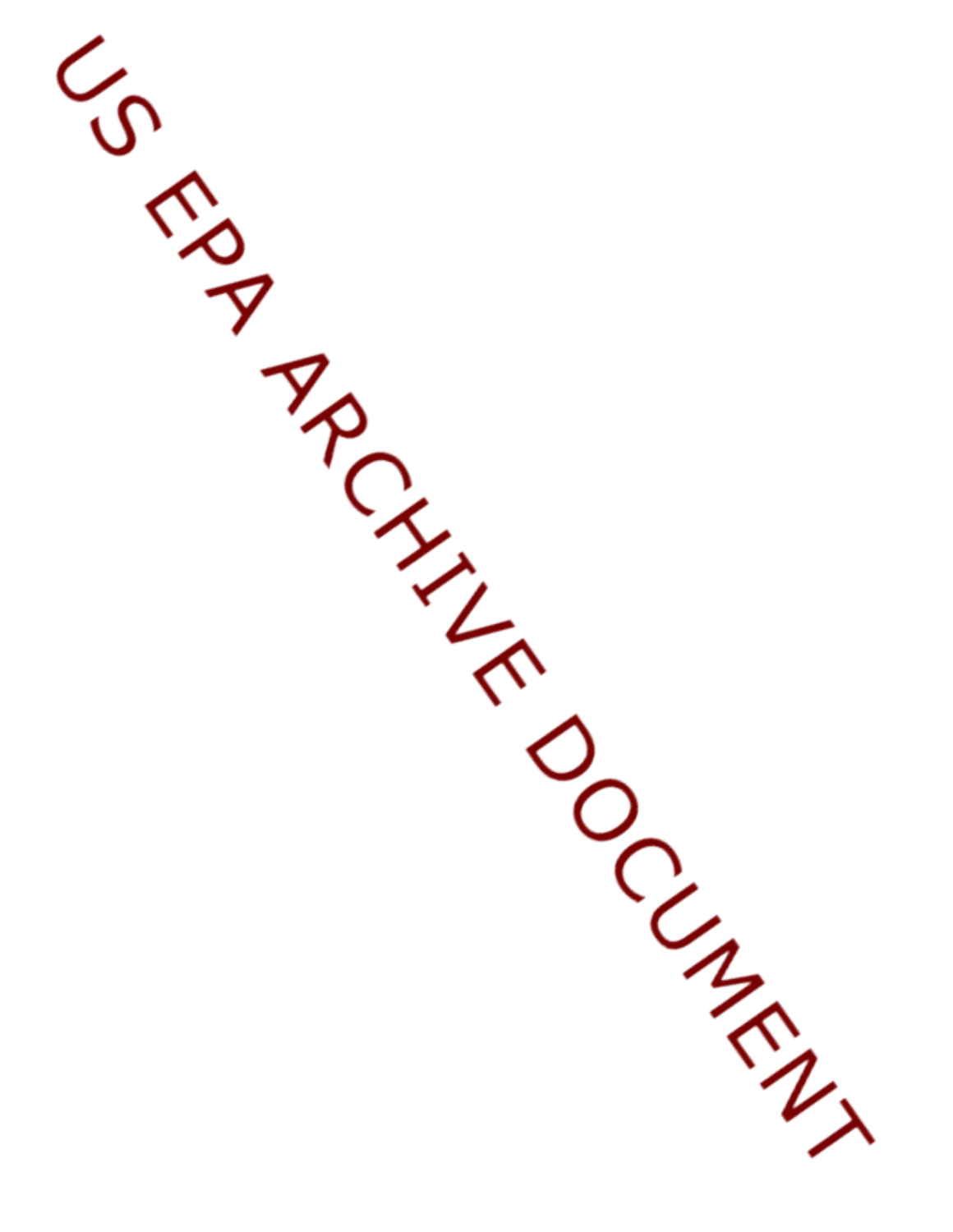

Œ

**LNE DOCUMENT** 

Office of Transportation and Air Quality

EPA420-R-04-016 October 2004

**Safety and Security Analysis: Safety and Security Analysis: Investigative Report by NASA on Proposed EPA Hydrogen-Powered Vehicle Fueling Station Investigative Report by NASA on Proposed EPA Hydrogen-Powered Vehicle Fueling Station**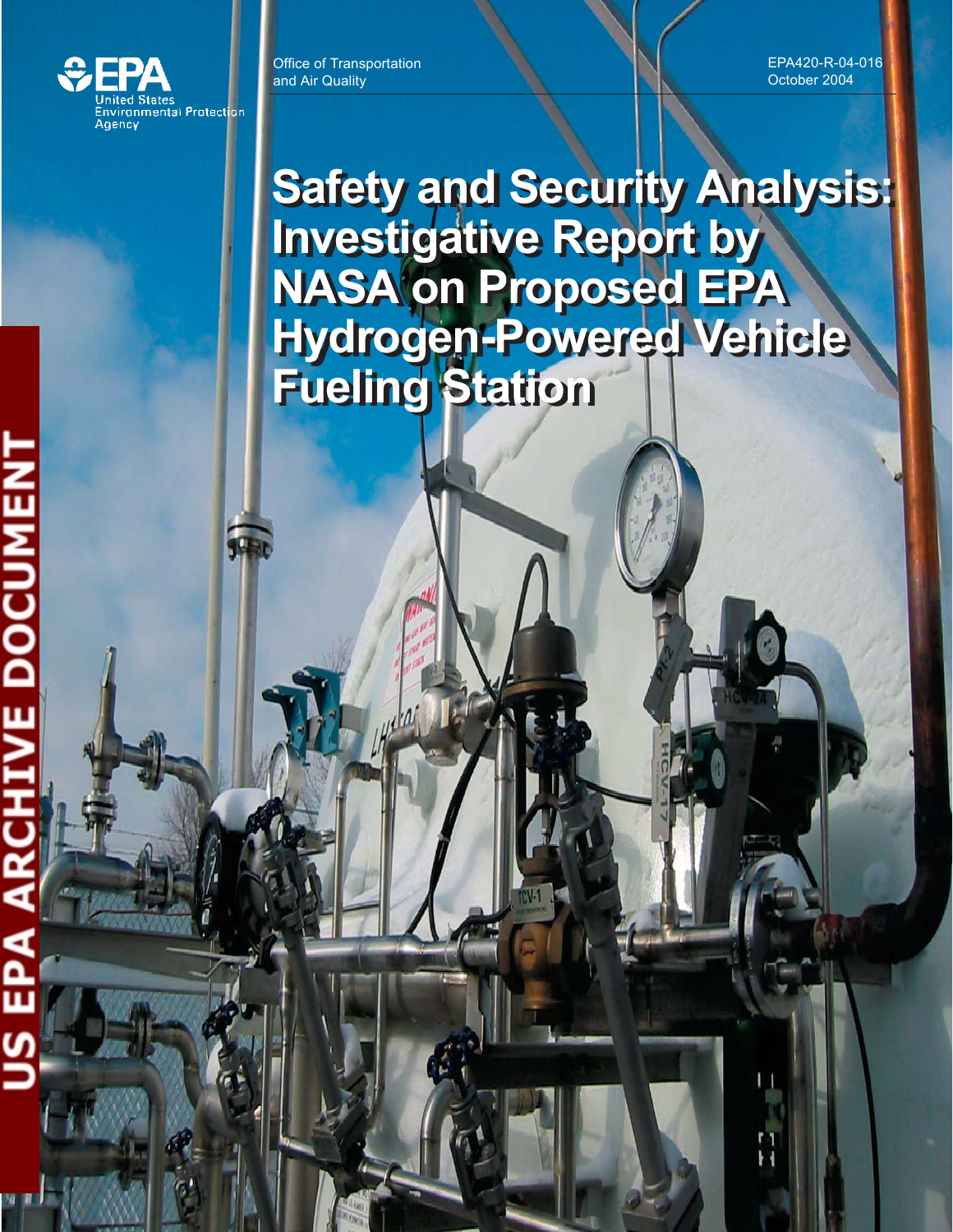EPA420-R-04-016 October 2004

# **Safety and Security Analysis: Investigative Report by NASA on Proposed EPA Hydrogen-Powered Vehicle Fueling Station**

Assessment and Standards Division Office of Transportation and Air Quality U.S. Environmental Protection Agency

*NOTICE*

*This Technical Report does not necessarily represent final EPA decisions or positions. It is intended to present technical analysis of issues using data that are currently available. The purpose in the release of such reports is to facilitate an exchange of technical information and to inform the public of technical developments.*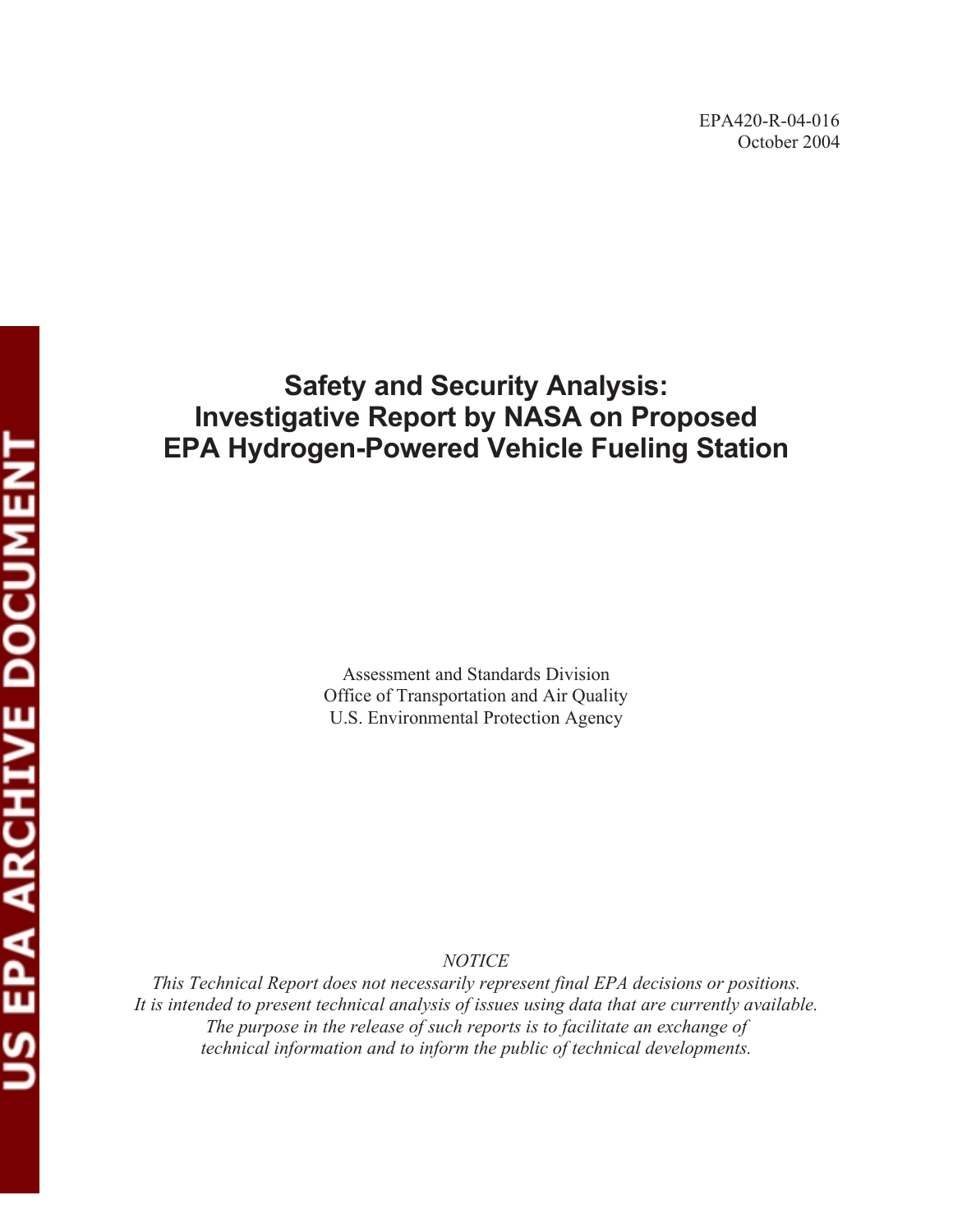With the exception of minor changes, this Report is identical to National Aeronautics and Space Administration Report No. WSTF-IR-0184-001-03, titled "Environmental Protection Agency Hazard Analysis Report" and prepared for EPA by Stephen Woods, Harold Beeson, and Harry Johnson of NASA Johnson Space Center White Sands Test Facility, Las Cruces, NM, (September 19, 2003). The Report was prepared under Interagency Agreement No. DW809 39 802-01-0

### PREFACE

EPA's Office of Transportation and Air Quality commissioned NASA (National Aeronautics and Space Administration) to prepare this technical report in support of the Agency's hydrogen and fuel cell program. EPA's program is a part of the federal government's efforts to encourage the development and testing of new technologies that may define a path toward an international hydrogen economy. A key component of the EPA program is a unique partnership with DaimlerChrysler and UPS that is placing fuel cell powered package delivery vehicles into normal commercial service in the region surrounding EPA's National Vehicle and Fuel Emissions Laboratory in Ann Arbor, Michigan. EPA is installing a state of the art hydrogen vehicle fueling station at its laboratory that will provide the hydrogen fuel for the fuel cell delivery vehicles and for other hydrogen vehicles that may be operated in Southeast Michigan.

Because of the newness of hydrogen as a fuel and because this is the first hydrogen fueling station to be installed at a federal facility, it was necessary to very carefully consider each aspect of this project for a number of factors, including safety and security. NASA has extensive experience with the handling and use of hydrogen, and EPA commissioned NASA to address a wide range of issues relating to system safety, security, and siting. This report identifies issues, discusses them, and makes recommendations. EPA has incorporated essentially all of NASA's recommendations in the siting and design of our hydrogen fueling station.

While this report focuses on a specific type of hydrogen fueling station at a specific location, we recognized at the onset that issues applying to the NVFEL setting and facility are much the same as those applying to other federal and private facilities. Thus, this report is designed to be of sufficient scope to have broad applicability, and we believe that the information NASA has assembled and the analysis they have performed will be of interest to others considering working with hydrogen as a fuel. The report will be particularly useful to parties proposing to site such fueling stations in close proximity to commercial or residential property or as a part of federal facilities.

This report represents a significant initial component of a larger comprehensive body of materials that EPA expects to compile and distribute documenting our experience with hydrogen fueling infrastructure and the use of hydrogen. Readers will find additional information on EPA's hydrogen and fuel cell program at www.epa.gov/fuelcell.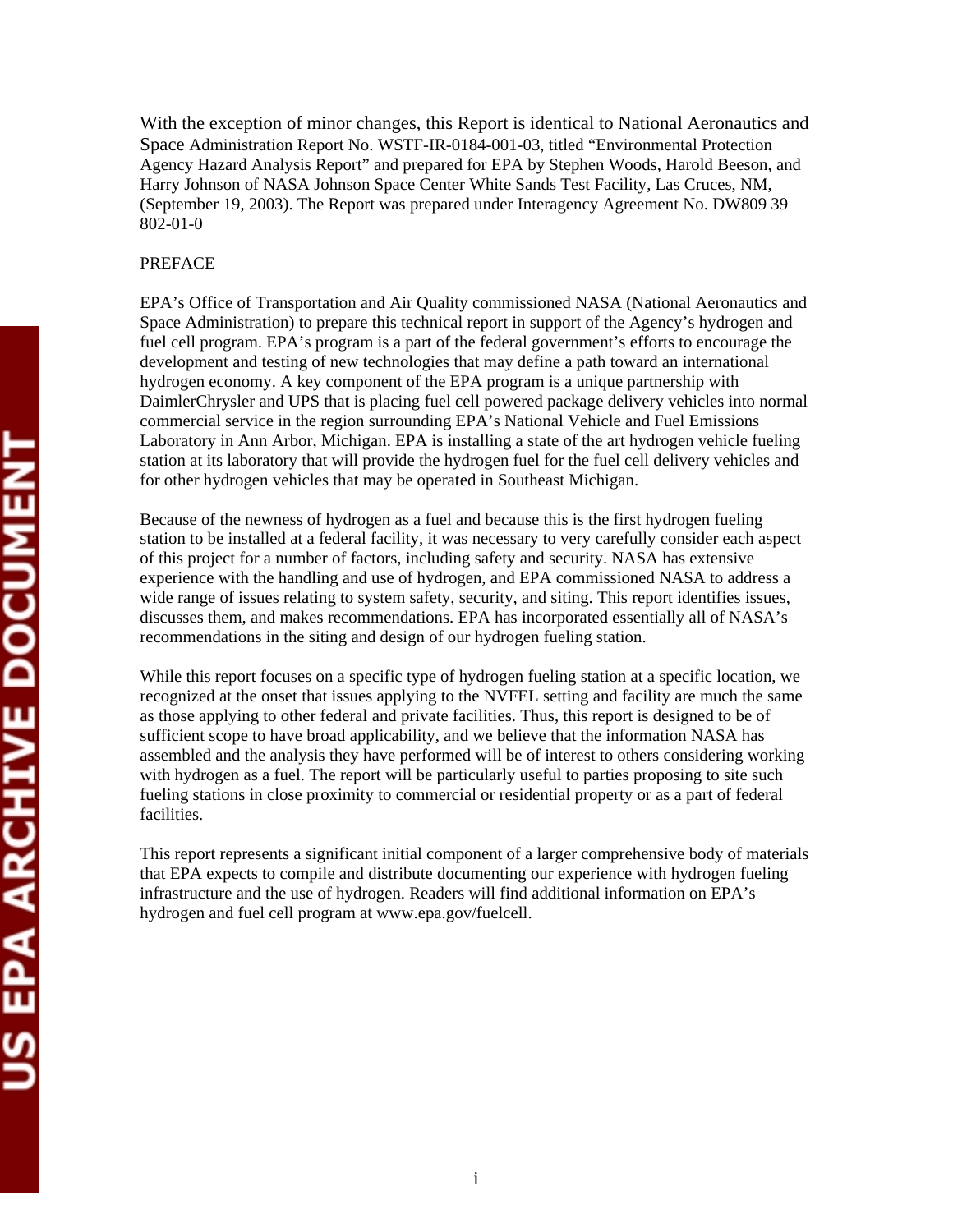This report addresses primary safety and siting issues associated with the installation of cryogenic liquid and high-pressure gaseous hydrogen systems in proximity to a laboratory facility, commercial facilities, a shopping mall, and public thoroughfares.

The U.S. Environmental Protection Agency (EPA) National Vehicle and Fuel Emissions Laboratory (NVFEL), located in Ann Arbor, Michigan, tests experimental and state-of-the-art vehicles for emissions and fuel economy. Preparations for a program to evaluate a hydrogen-powered medium-duty delivery truck and other hydrogen-powered vehicles necessitate the construction of a vehicle-fueling facility able to dispense up to 40 kg of hydrogen per day. The bulk of the hydrogen (1500 gal) is to be stored in a conventional pressurized cryogenic tank designed to American Society of Mechanical Engineers standards. The hydrogen vehicle fuel is to be dispensed as a gas at ambient temperatures into 5000-psi vehicle fuel tanks. This facility must coexist safely with existing hazardous materials and operations at NVFEL, and must not pose unacceptable hazards to nearby commercial concerns.

Facility siting locations and hazards for the proposed design were evaluated according to aerospace and commercial practice by specialists from the NASA White Sands Test Facility. An important design consideration for a potentially hazardous facility is the selection of the facility location. Although there is a low probability for a catastrophic occurrence, selecting a site that will minimize the effects of such an event is prudent. This document summarizes the potential for catastrophic hazards arising from the operation of the EPA proposed hydrogen dispensing station on the EPA site.

Categories of causes and severity were established for equipment failure, operational error, and the effects of attack or sabotage under weather conditions expected in Michigan. Three regions with separate safety implications were identified, as follows, to best mitigate the identified hazards:

- 1. The region in the immediate vicinity of the equipment should be secure and exclude all but maintenance personnel, to protect personnel from small leaks.
- 2. An exclusion zone in the immediate area of the facility, as by defined according to the National Fire Protection Association (NFPA) 50B, can be adopted to provide protection against unplanned minor releases of hydrogen and shrapnel. This exclusion zone requires 75 ft of separation. Personnel within the NFPA exclusion zone will typically be fuel suppliers, maintenance workers, or dispenser operators who are specifically trained to use the dispensing system equipment. General personnel and the public are not under this category.
- 3. An additional margin, as large as 175 ft for the 1500-gal quantities planned, is necessary to protect against a large, potentially catastrophic release of hydrogen, despite its unlikely ocurrence.

For the purposes of this study, a catastrophic event is one that has the potential to extensively threaten facilities, general personnel, or the public beyond the immediate area of the dispensing station. While there are many ways the dispensing system might fail or be assaulted, only failures or assaults that can release a large portion of the stored liquid hydrogen, or assaults that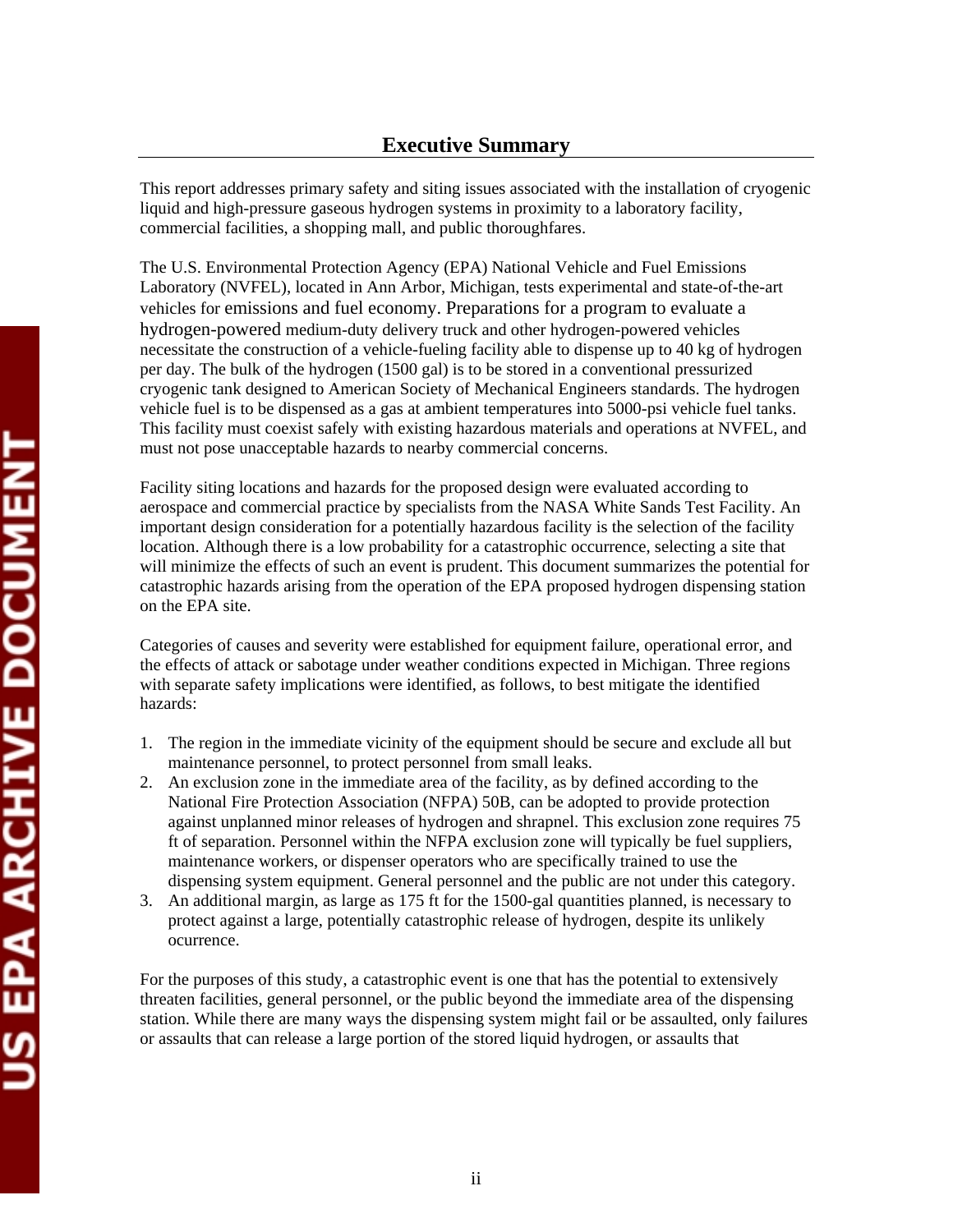completely sever pieces of the high pressure system, stand to present a threat beyond the NFPA exclusion zone.

The planned hydrogen dispensing system will store approximately 1500 gal of liquid hydrogen and possess three high-pressure gas cylinder assemblies, each with approximately 18 ft<sup>3</sup> of 6000psi hydrogen for "ready" dispensing to vehicles. The WSTF analysis has identified two general scenarios for catastrophic events:

- 1. Any component failure or attack/sabotage which leads to a spill of a significant portion of the liquid hydrogen storage
- 2. Violent attack/sabotage capable of completely severing pieces from the high-pressure assemblies

Summaries for assessment of the two scenarios are provided in the following paragraphs:

#### First Scenario

Assessment for the first scenario was for spills of  $1500 \text{ gal}^1$ , a worst-case event, under various weather conditions. In general, the spilled liquid hydrogen, a cryogenic liquid, rapidly vaporizes and mixes with air, forming a flammable mixture. Initially, the mixture stays on the ground with the cold hydrogen vapors that are denser than air; but as the hydrogen warms, the mixture becomes buoyant and soon rises. The potential for a catastrophic scenario can arise if the flammable mixture impinges upon public spaces and surrounding structures. Weather conditions that would contribute to hazards beyond the NFPA exclusion zone include wind conditions near 8 mph or greater. Under these circumstances, the flammable mixtures can be borne beyond the NFPA 75-ft exclusion zone. Analysis based on WSTF liquid hydrogen spill data and combined with TRACE TM<sup>2</sup>, an industrial code for the evaluation of the movement of flammable mixtures, shows flammable mixtures will likely rise 30 ft or more over the nearest surrounding structures. The closest approach of flammable mixtures to structures was found for wind velocities near 8 mph. The primary hazard is for ignition of the plume and an ensuing flash fire out in the open. The amount of thermal radiation could burn exposed personnel caught between the NFPA exclusion zone and adjacent structures, but is unlikely to set structures on fire or threaten the general public beyond the structures. This threat is short term and will last only several minutes while the cloud passes overhead. Without ignition, the further rise of flammable cloud and its continued dispersion will lead to dissipation of the hazard.

A variety of conditions were evaluated and found not to lead to catastrophic scenarios. Low wind speeds (4 mph or less) and low outdoor temperatures result in rapid rise of the flammable mixtures. High wind speeds dissipate the hydrogen rapidly. While some portions of the flammable clouds will possess mixtures with hydrogen-air concentrations that are detonable, the large energies necessary to initiate detonation are not available after the mixtures form. The hydrogen dispenser is sited away from buildings and constructed without confining surfaces or walls. Should a combustible cloud form and be ignited, the resulting deflagration will not produce significant overpressures or accelerate into a detonation. Moreover, if the hydrogen dispensing system were breached, the likely outcome would be a fire located within the NFPA exclusion area. This in itself will prevent a catastrophic situation from developing.

<sup>1</sup> Analysis was performed for 1500-gal quantities of liquid hydrogen. Recent communications with Air Products system designers indicate that the tank that is actually installed may have a slightly larger capacity, but the fill point may be set to less than 1500 gal of liquid hydrogen.<br><sup>2</sup> TRACETM (Toxic Release Analysis of Chemical Emissions) SAFER Systems, L.L.C., Camarillo, California.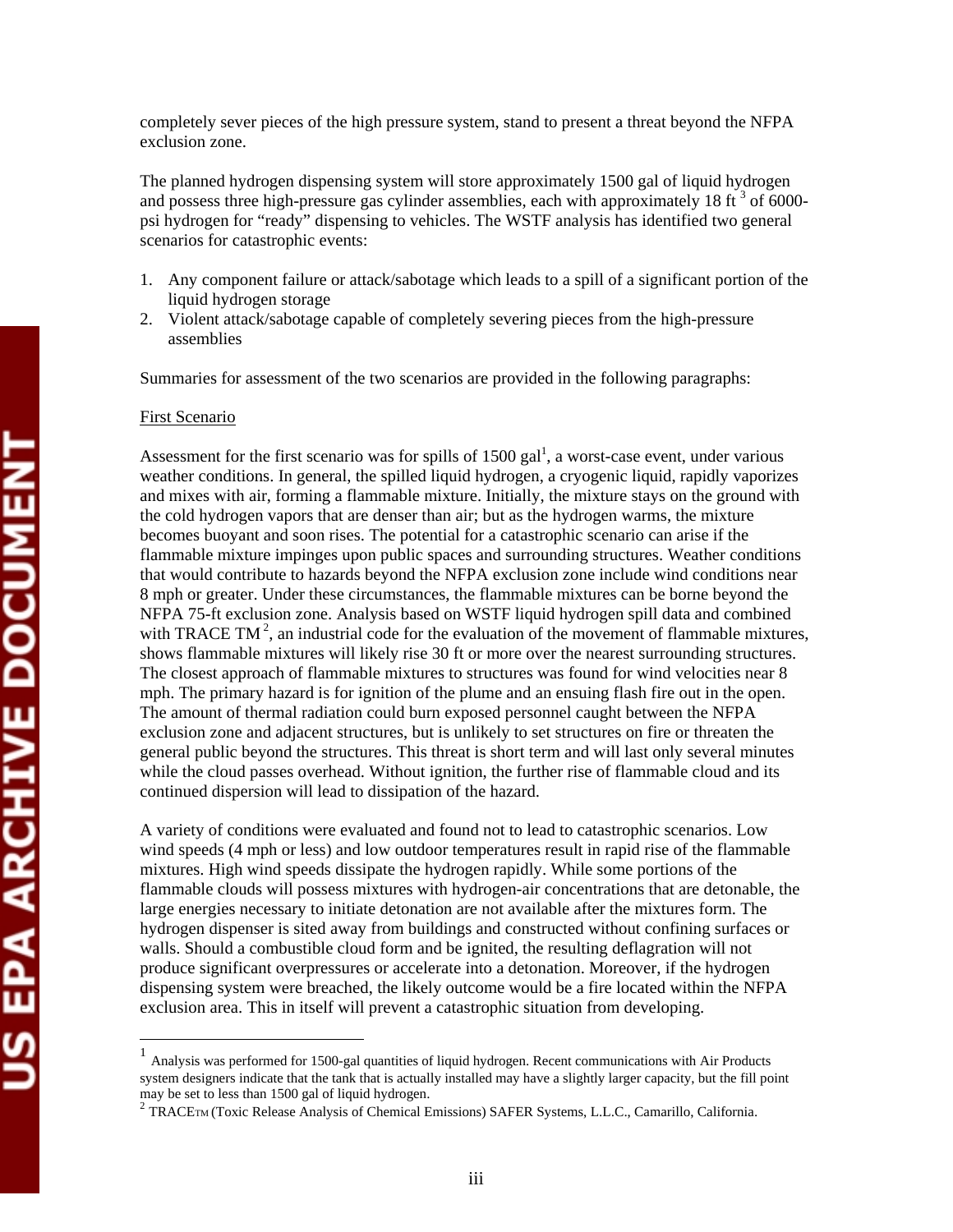#### Second Scenario

Should an explosive charge strike the pressure assembly in such a way that a cylinder is simultaneously freed from the assembly and opened on an end, analysis indicates the component could move with sufficient velocity to clear the NFPA exclusion zone and pose lethal danger to everything in its path.

This is a theoretical result obtained using the PVHAZARD code.<sup>3</sup> It requires precise application of an explosive force. The high-pressure portions of the system are built to ASME specifications and are fairly tough and not likely to be severed easily; therefore, this is a highly unlikely outcome. Small pieces of shrapnel confined to the NFPA exclusion zone are the most likely result.

### Conclusions and Recommendations

In summary, the primary catastrophic hazard is a large release of liquid hydrogen that forms a large flammable cloud. The cloud can extend over the surrounding facilities and, if ignited, could expose the surroundings to a flash-fire threat. Analysis shows that the cloud is likely to rise above the surrounding facilities and harmlessly dissipate. The WSTF report evaluates the potential outcomes that arise from the release of hydrogen. No attempt is made to numerically determine risk. It was determined that the best course is to promote the hydrogen to rise as quickly as possible. An infrastructure incorporating a spill pond with gravel and a vapor barrier is recommended.

Safety information and training must be coordinated as necessary with NVFEL personnel, non-NVFEL personnel that may work in proximity to the dispensing system, the Fire Marshall and first responders, and local authorities.

With these precautions observed, the analysis supports the contention that the hydrogen hazards accompanying the operation of a hydrogen dispensing station would not pose a risk greater than the materials and operations already present at NVFEL.

The PVHAZARD Pressure Vessel Hazard Assessment Software was sponsored by the Air Force (45th Space Wing, PAFB) and NASA, with contributions by General Physics Corporation, ACTA, Inc., and Aerospace Corporation.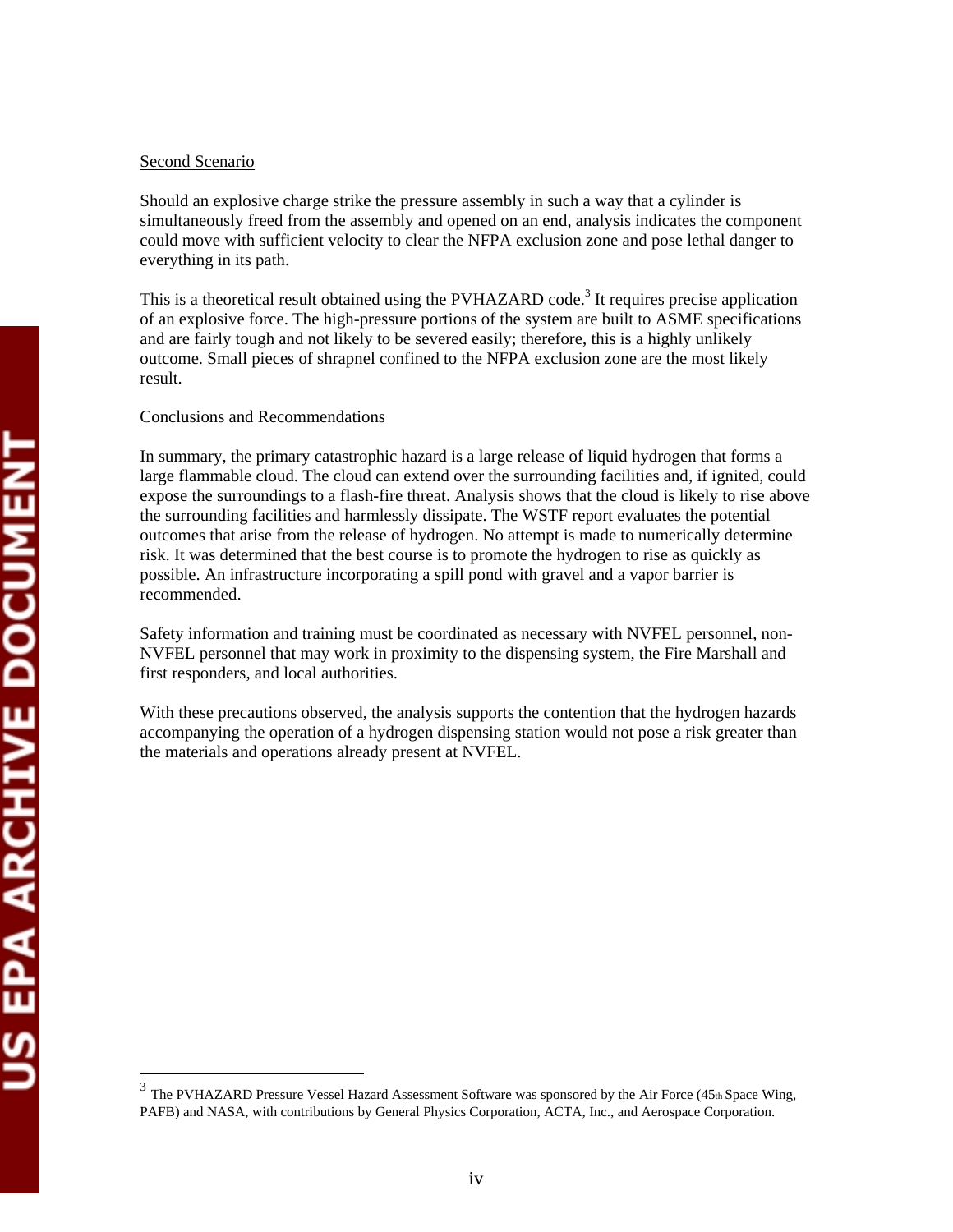### **Abstract**

This report addresses primary safety and siting issues associated with the installation of cryogenic liquid and high-pressure gaseous hydrogen systems in proximity to a laboratory facility, commercial facilities, a shopping mall, and public thoroughfares. The US Environmental Protection Agency National Vehicle and Fuel Emissions Laboratory (NVFEL), located in Ann Arbor, Michigan, tests experimental and state-of-the-art vehicles for emissions and fuel economy. Preparations for a program to evaluate a hydrogen-powered medium-duty delivery truck and other hydrogen vehicles necessitate the construction of a vehicle-fueling facility able to dispense up to 40 kg of hydrogen per day. The bulk of the hydrogen (1500 gal) is to be stored in a conventional pressurized cryogenic tank designed to American Society of Mechanical Engineers standards. The hydrogen vehicle fuel is to be dispensed as a gas at ambient temperatures into 5000-psi vehicle fuel tanks. This facility must coexist safely with existing hazardous materials and operations at NVFEL, and must not pose unacceptable hazards to nearby commercial concerns.

Facility siting locations and hazards for the proposed design were evaluated according to aerospace and commercial practice by specialists from the NASA White Sands Test Facility. Categories of causes and severity were established for equipment failure, operational error, and the effects of attack or sabotage under weather conditions expected in Michigan. Three regions with separate safety implications were identified, as follows, to best mitigate the identified hazards:

- 1. The region in the immediate vicinity of the equipment should be secure and exclude all but maintenance personnel, to protect personnel from small leaks.
- 2. An exclusion zone, as specified by NFPA 50B, can be adopted to provide protection against unplanned minor releases of hydrogen and shrapnel.
- 3. An additional margin, as large as 175 feet for the 1500-gal quantities planned, is necessary to protect against a large release of hydrogen, despite its unlikely occurrence. The primary threat from such an event is a flash fire. The best course is to promote the hydrogen to rise as quickly as possible. An infrastructure incorporating a spill pond with gravel and a vapor barrier is recommended.

Safety information and training must be coordinated as necessary with NVFEL personnel, non-NVFEL personnel that may work in proximity to the dispensing system, the Fire Marshall and first responders, and local authorities.

With these precautions observed, the analysis supports the contention that the hydrogen hazards accompanying the operation of a hydrogen dispensing station would not pose a risk greater than the materials and operations already present at NVFEL.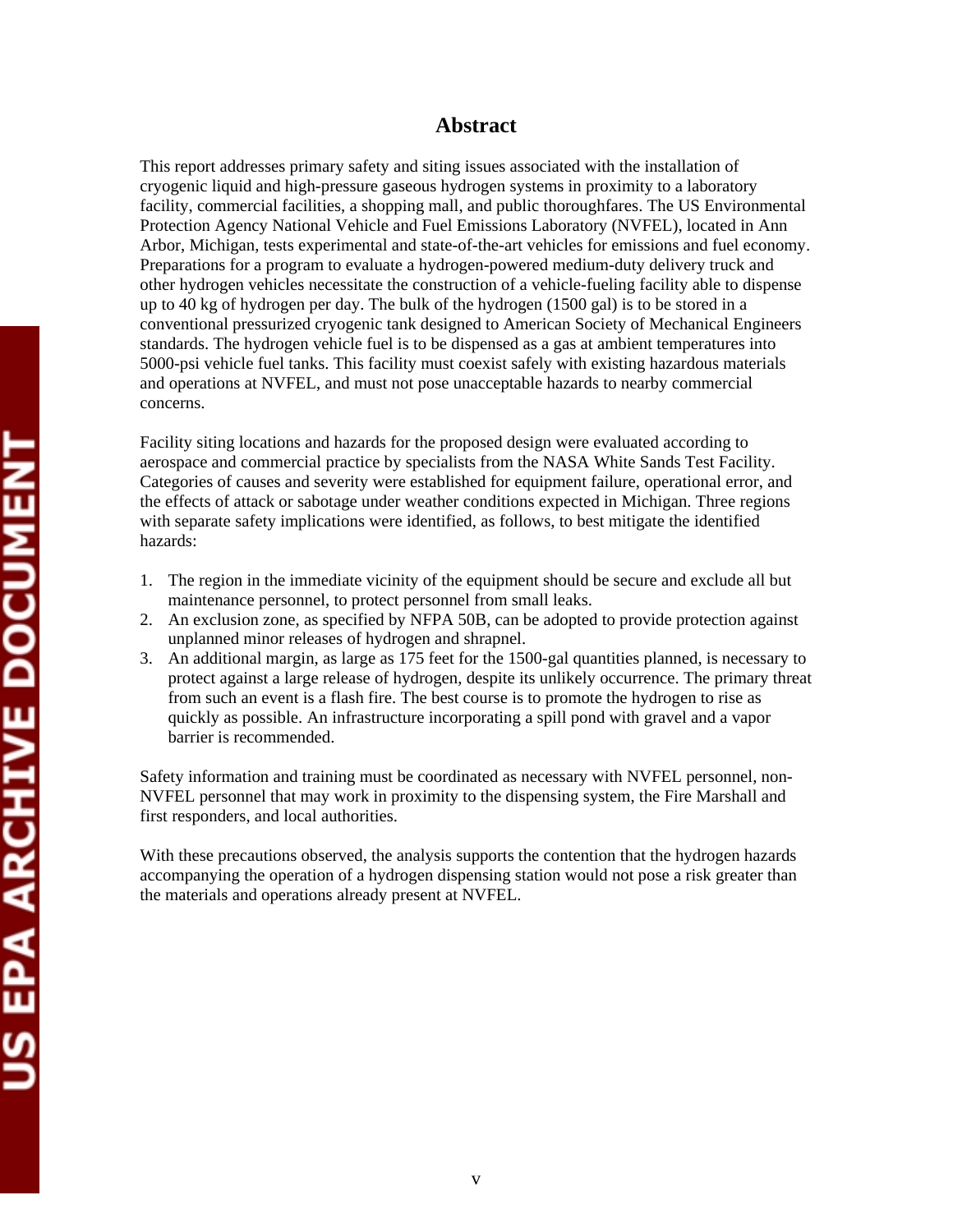# **Contents**

| Section                                    | Page          |
|--------------------------------------------|---------------|
|                                            |               |
| <b>Executive Summary</b>                   | ii            |
| <b>Abstract</b>                            | $\mathbf{V}$  |
| <b>Abbreviations</b>                       | vii           |
| <b>1.0 Introduction</b>                    | 1             |
| 1.1 Background                             | $\mathbf{1}$  |
| 1.2 Scope                                  | 1             |
| <b>2.0 Study of Failure Scenarios</b>      | 3             |
| 2.1 Analysis Approach                      | 3             |
| 2.2 Categorization of Hazard Zones         | $\frac{3}{3}$ |
| 2.3 Analysis of Hazards                    |               |
| 2.4 Analysis of Released Hydrogen          | 11            |
| <b>3.0 Conceptual Siting Design</b>        | 19            |
| 3.1 General Requirements Review            | 19            |
| 3.2 Code Requirements Review               | 19            |
| 3.3 Siting Review                          | 21            |
| <b>4.0 Conclusions and Recommendations</b> | 22            |
| <b>References</b>                          | 23            |
| <b>Bibliography</b>                        | 25            |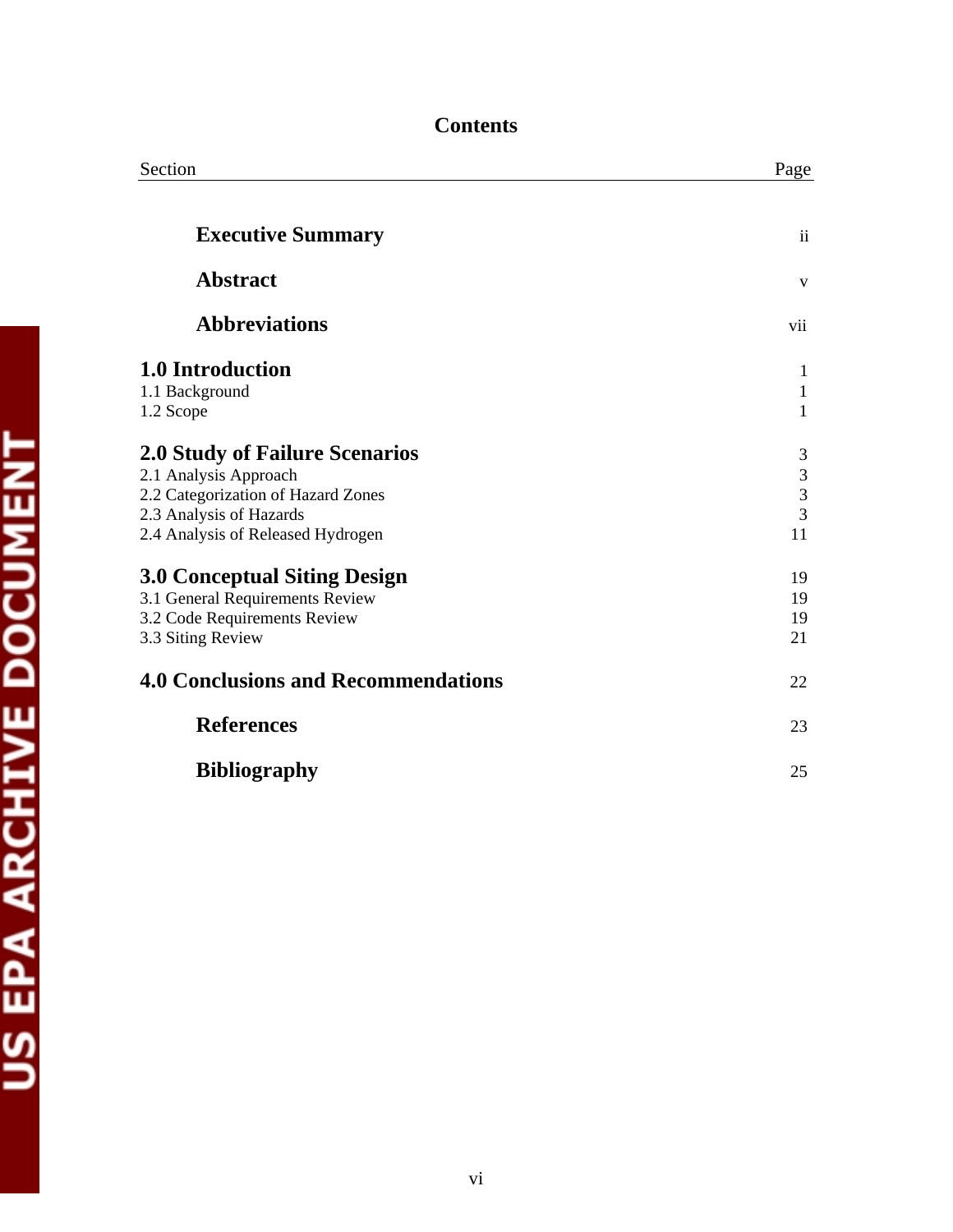| American Society of Mechanical Engineers            |
|-----------------------------------------------------|
| Air Products and Chemicals, Inc.                    |
| <b>Boiling Liquid Expanding Vapor Explosion</b>     |
| <b>Compressed Gas Association</b>                   |
| <b>US Department of Defense</b>                     |
| <b>US Environmental Protection Agency</b>           |
| Gaseous Hydrogen (pressurized)                      |
| Liquid Hydrogen (cryogenic)                         |
| Minimum Ignition Energy                             |
| MilliJoule                                          |
| National Fire Protection Association                |
| National Vehicle and Fuel Emissions Laboratory      |
| Occupational Safety and Health Administration       |
| Personal Protective Equipment                       |
| <b>Toxic Release Analysis of Chemical Emissions</b> |
| <b>White Sands Test Facility</b>                    |
|                                                     |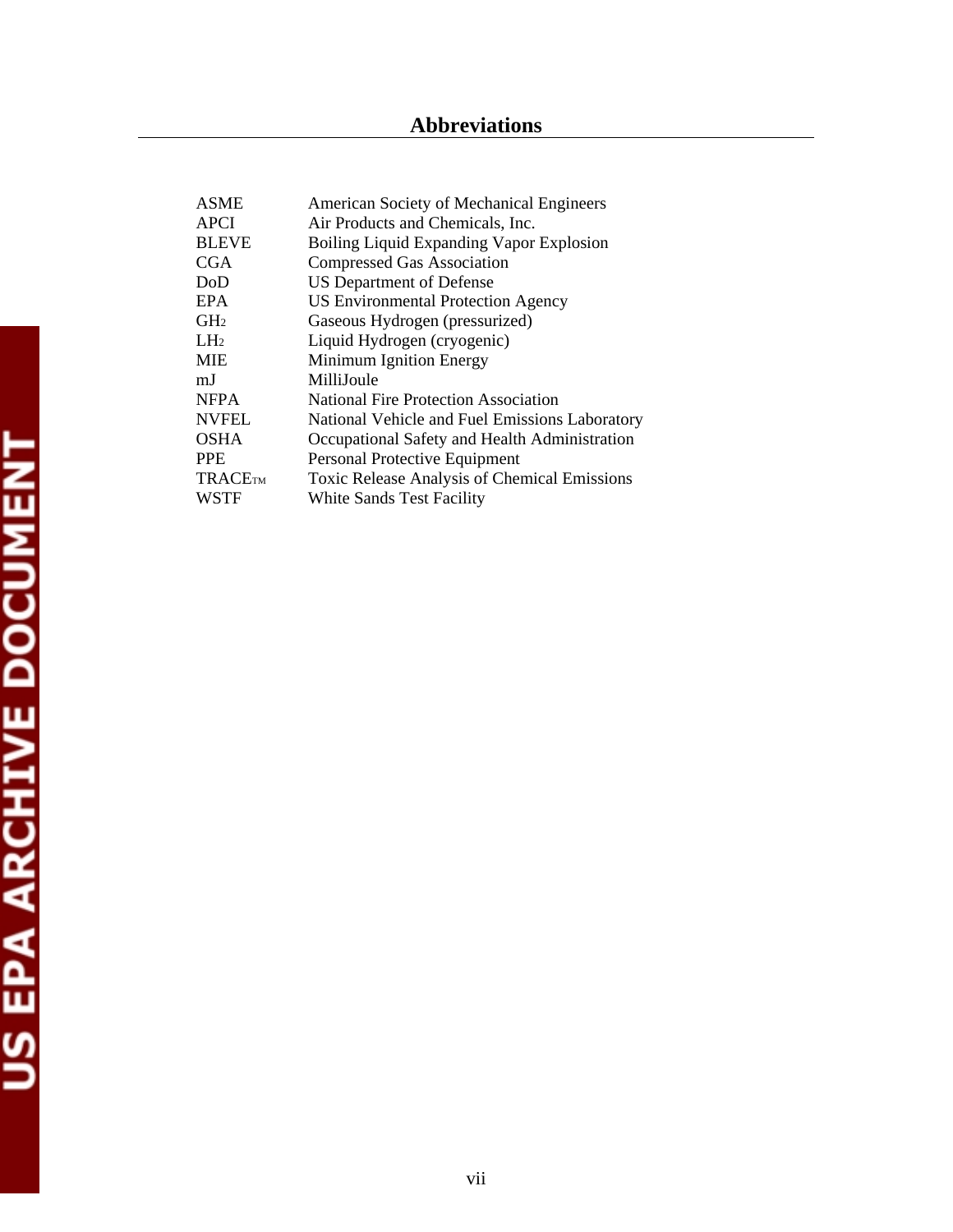### **1.0 Introduction**

The United States Environmental Protection Agency (EPA) National Vehicle and Fuel Emissions Laboratory (NVFEL) located in Ann Arbor, Michigan, is developing the means to demonstrate and test hydrogen-powered vehicles. A hydrogen-powered vehicle fueling station is planned for operation in 2004. However, on-site storage of cryogenic liquid and high-pressure gaseous hydrogen presents serious technical, safety, and security challenges that must be addressed before actual work on the project can begin. The station, located on the NVFEL facility, will have neighboring industry laboratories and commercial concerns and will be in proximity to public thoroughfares. Safety issues in the handling and storage of hydrogen, as well as the consequences of terrorist attack, must be examined. NVFEL requested engineering support services from NASA White Sands Test Facility (NASA WSTF) to evaluate safety issues for the planned hydrogen dispensing station.

### **1.1 Background**

The EPA NVFEL in Ann Arbor tests experimental and state-of-the-art vehicles for emissions and fuel economy. Recent developments in fuel cell technology have required an expansion of test capabilities to include fueling and testing of new hydrogen-powered vehicles. Preparations for a new hydrogen-powered, medium-duty delivery truck test program necessitate the construction of a vehicle-fueling site capable of dispensing up to 40 kg of hydrogen per day. The bulk of the hydrogen will be stored as liquid in a pressurized cryogenic tank holding approximately 1500 gal, or 60 fills. Hydrogen vehicle fuel will then be dispensed as a gas at ambient temperatures into 5000-psi vehicle fuel tanks.

### **1.2 Scope**

The work consisted of engineering services in support of the installation of a hydrogen-powered vehicle fueling station at the NVFEL. The primary task was to develop siting plans and concept design options based on 1500 gal of liquid storage and high-pressure cylinders for gas storage. Review services were also required to assist EPA with proposed vendor layout and equipment designs and with the resolution of any National Environmental Policy Act and permitting issues that could arise in the planning process. EPA provided site drawings for the NVFEL and technical specifications for the proposed equipment, as necessary.

Accomplishing the project objectives included multiple site visits for measurements, verification, communication, training, analysis, and planning review. Engineering services included site assessment, code review, detailed equipment and process hazard analyses, assault mode identification, catastrophic failure characterization, and development of alternative mitigation strategies.

NASA WSTF developed a draft siting and hazards analysis for the fueling station based on a typical Air Products and Chemicals, Inc. (APCI) 1500-gal liquid hydrogen (LH2) storage and dispensing station, design developed for the California Fuel Cell Partnership. The draft analysis incorporated the results of: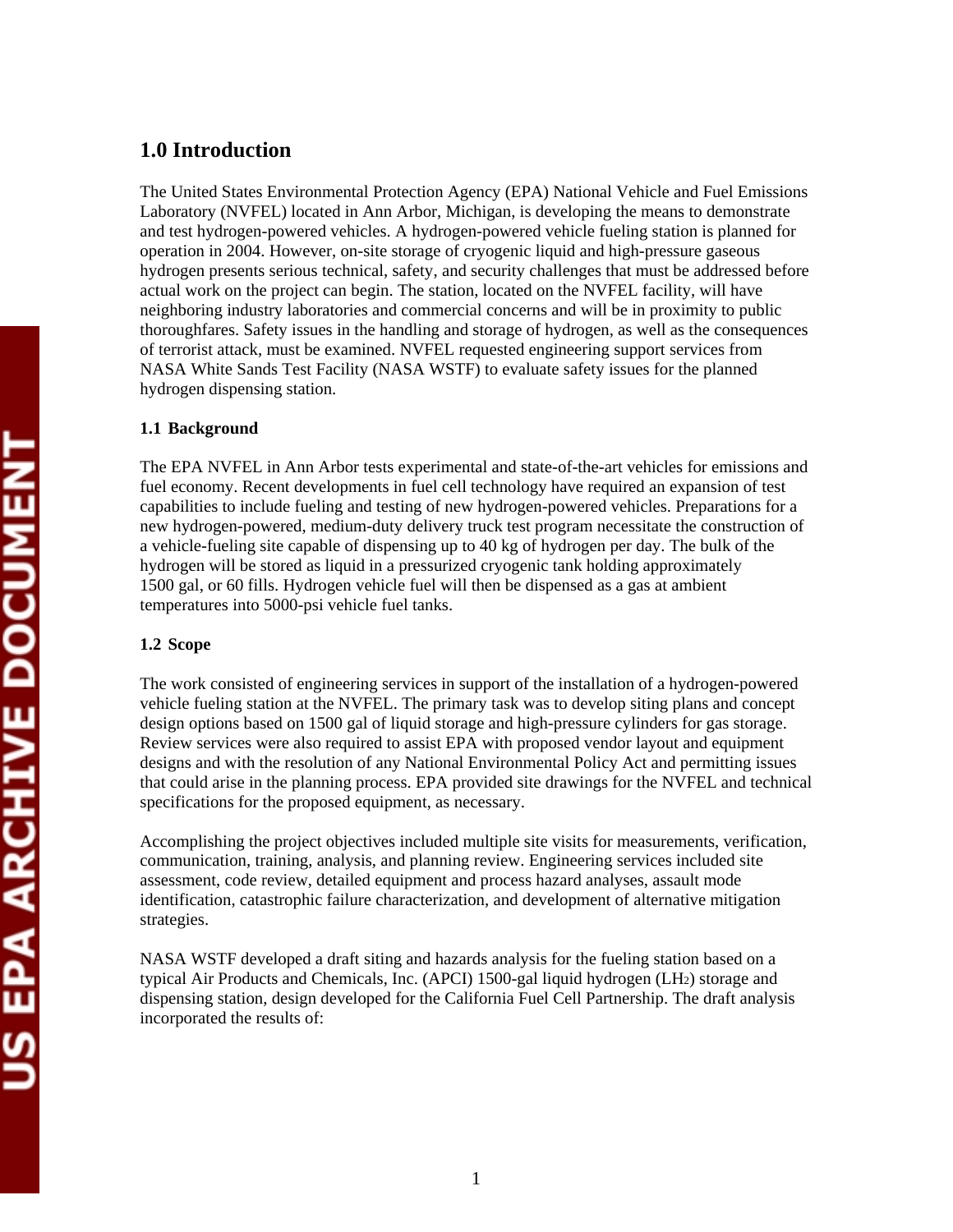- o Preparatory work
- o EPA facility site visit
- o Review of code requirements
- o Hazard analysis of component and operational failures
- o Hazard analysis of catastrophic failures

NASA WSTF presented the draft report, along with the underlying safety and security analyses, in a meeting with EPA engineering, safety and security personnel, APCI engineers, and other EPA contracted technical consultants, at the NVFEL on June 10, 2003. The meeting served to confirm a mutual understanding of the design requirements; educate EPA personnel on technical, safety, and security risks; identify mitigation strategies for reducing risks; and facilitate discussion of attendee questions and suggestions. The meeting results and subsequent NASA WSTF collaboration in the development of the final site design was incorporated into this report.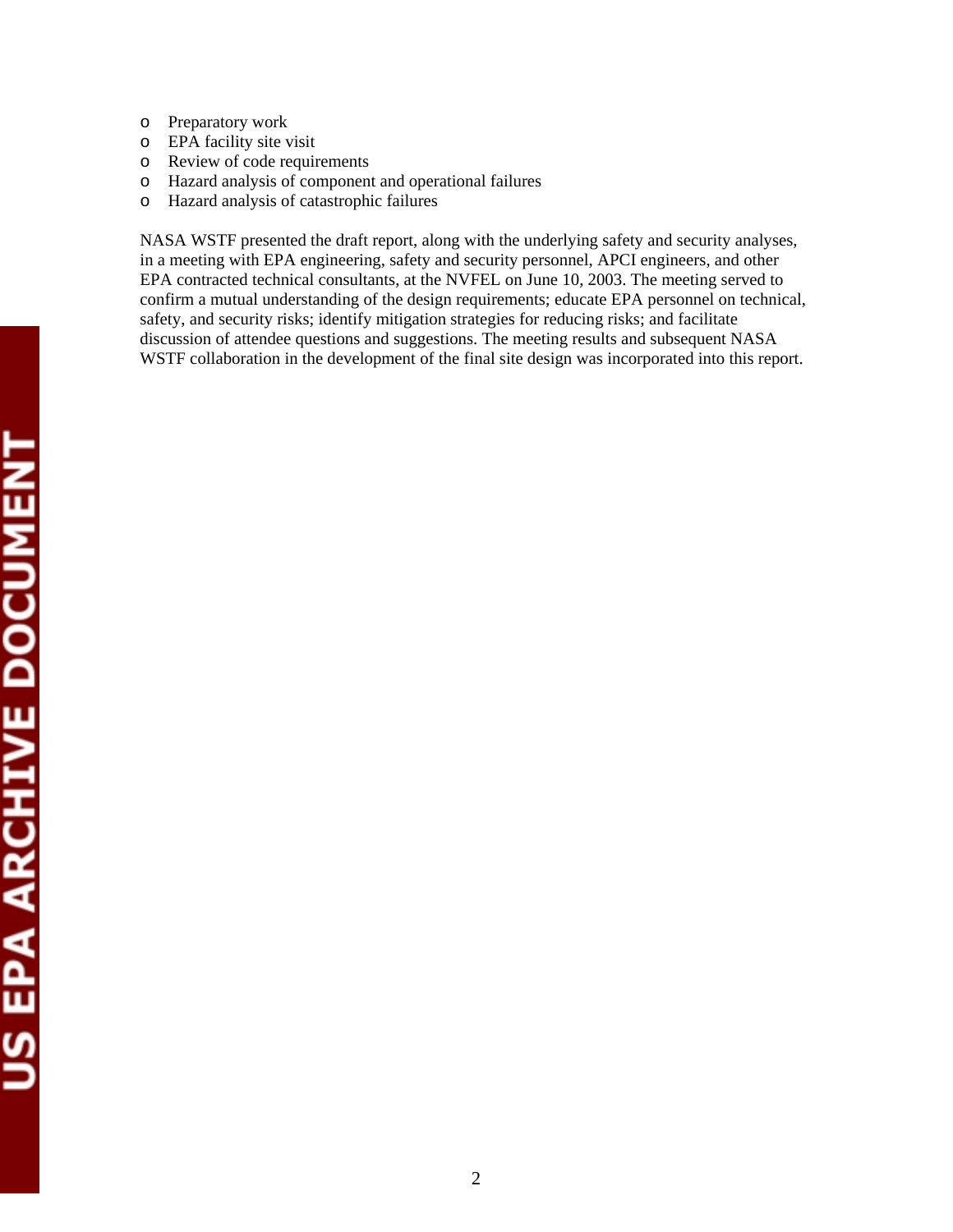### **2.0 Study of Failure Scenarios**

The potential consequences of a hydrogen release are directly related to factors inherent in the environment, the rate of release, and the quantity released. The characteristics of the potential consequences dictate where and how systems are sited. It should be noted that the cause of the release, while important in understanding it occurred, may or may not have a bearing on the potential consequences of the release.

### **2.1 Analysis Approach**

First, three hazard zones are identified, categorized by potential consequences 1) within the immediate enclosed area; 2) within a 75-ft exclusion zone; and 3) outside the NFPA 75-ft exclusion zone. Any failure scenario that produces consequences that extend beyond the NFPA exclusion zones can be considered catastrophic. The following analysis identifies three categories of likely causes of hydrogen releases for the proposed hydrogen dispenser system: 1) component failure; 2)operator error; and 3) deliberate sabotage or attack. The analysis then categorizes potential consequences according to the extent of effects. The categories chosen match operational requirements and applicable codes and regulations.

### **2.2 Categorization of Hazard Zones**

The potential siting locations, types of hydrogen storage components, and layout of the hydrogen system on the EPA facility property suggest three hazard zones categorized by potential consequences. The first is defined by small leaks, hydrogen combustion, or controlled releases of hydrogen confined within the chain-link fence isolating the system from unauthorized personnel. This area is accessed only by authorized, specially trained personnel. The second hazard zone includes scenarios with the potential for threat beyond the fencing but within the general locale of the equipment. An exclusion zone of a 75-ft radius from storage equipment is required by NFPA 50A and 50B, and the functions of the storage components in the hydrogen system are applicable. The third category represents the greatest threats that come from events with effects that reach to the buildings and beyond. Any failure scenario that produces consequences that extend beyond the NFPA exclusion zones can be considered catastrophic.

This analysis does not quantitatively assess the ability of attacks or explosives to inflict damage or of the equipment to resist damage. The degree of component or equipment failure is simply assumed, the effects of high pressure are noted, the amount of hydrogen released is estimated, and the potential effects of hydrogen combustion are evaluated. These are the factors assessed to determine consequences.

### **2.3 Analysis of Hazards**

Hazards may arise from component failure, from operational mistakes, and through sabotage or attack. Discussion of each of these potential causes for hydrogen release is given separately. Code analysis of hydrogen dispersion, mixing, and combustion is deferred until Section 2.4.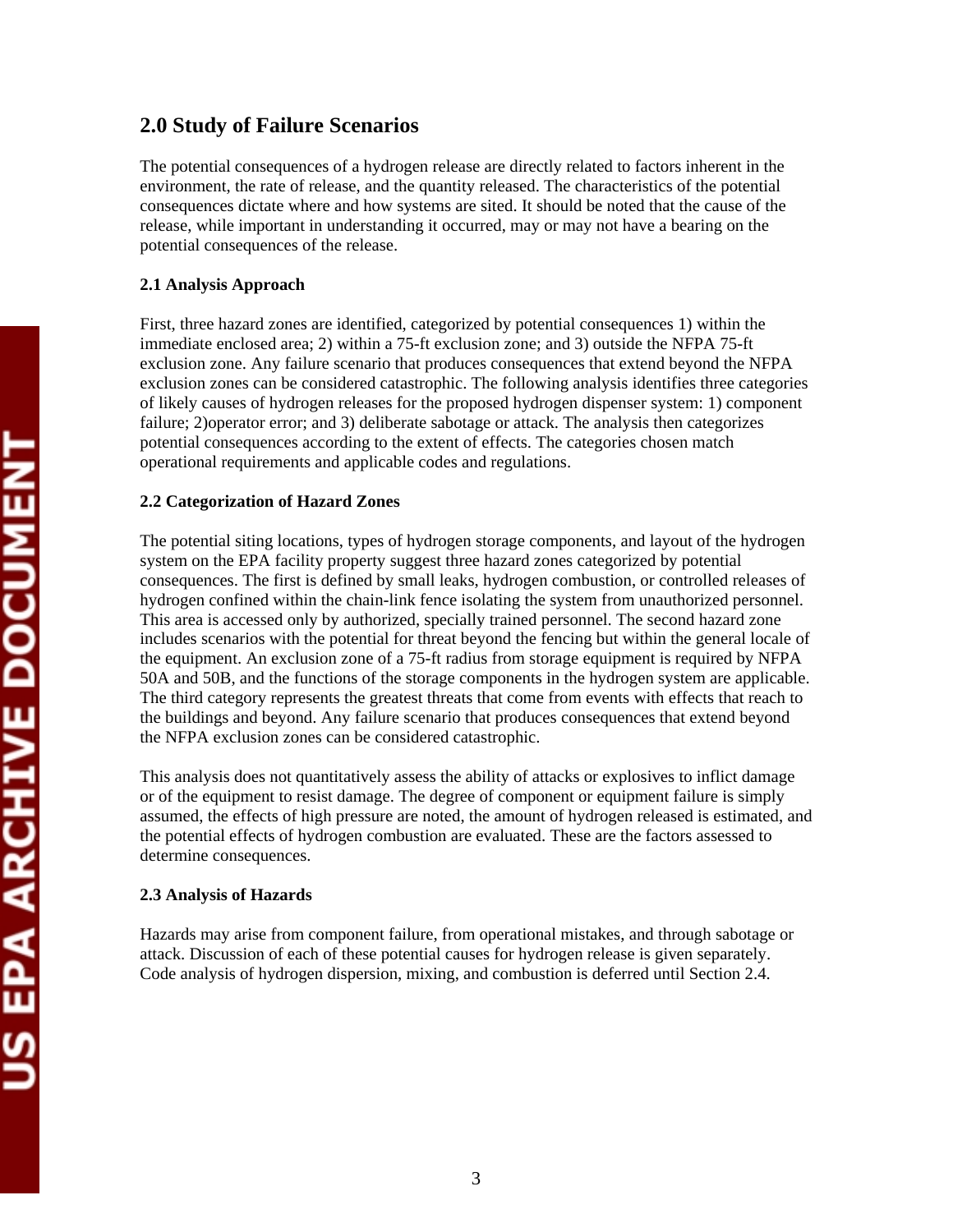### **2.3.1 Hydrogen Release Hazards Caused by Component Failures**

The hydrogen dispensing system design proposed by APCI is to provide up to 40 kg/day of high pressure gas derived from cryogenic LH2 storage. No attempt is made in this report to describe the design or operation of the system, except that the system includes an approximate 1500-gal LH2 storage tank, a pressurizing system with 6500-psi storage, and a dispensing system. The proposed system components have been examined for failures that would lead to significant releases of hydrogen. The evaluation includes the most probable occurrences of concern, low probability events with severe consequences, and venting rates.

### **2.3.1.1 Component Analysis Methodology**

The hydrogen fueling station was analyzed for component failure and resultant hydrogen release. Major components identified in the main flow path of hydrogen are included in the analysis. Minor components and instrumentation discussed in the following paragraphs are categorized by subsystem.

### **2.3.1.2 Analysis of Release by Subsystem**

Analysis is considered by subsystem.

### Liquid Storage and Vaporizer

Three categories of potential release are noted in the data received from APCI:

- o Small leaks at connections much less than 1 ft3/min of hydrogen
- $\circ$  Medium leaks at connections and valve stems around 1 to 10 ft<sup>3</sup>/min
- o Large leaks from catastrophic failure of component.

Small leaks at connections are common and may occur at any of the piping connections. Initially, the leak test required by American Society of Mechanical Engineers (ASME) B31.3 should catch any connection leakage, and regular leak checks at maintenance intervals should detect leaks early. Small connection leaks are considered the most plausible under normal conditions, and they would release very small quantities of hydrogen.

Medium-sized leaks from the fill connection, manual valve stems, and liquid vaporizer tubing are possible but are mitigated. Leaks at cryogenic liquid-fill connections are common. The estimated leak rate of less than 5 ft<sup>3</sup>/min would continue until the operator stopped the operation and fixed the leak. The extended stem on cryogenic liquid valves greatly reduces the chance of stem leakage, but it still may occur over time due to valve cycling. Initially, the leak test required by ASME B31.3 will catch any stem leakage. Regular leak checks at maintenance intervals should detect leaks early.

Large leaks from catastrophic failure of the storage vessel, the liquid isolation valve, and components such as the liquid strainer and pressure-building regulator are very unlikely without outside forces acting on the component. Piping components purchased and installed per ASME B31.3 are rated for the environment (pressure and temperature) they will experience. If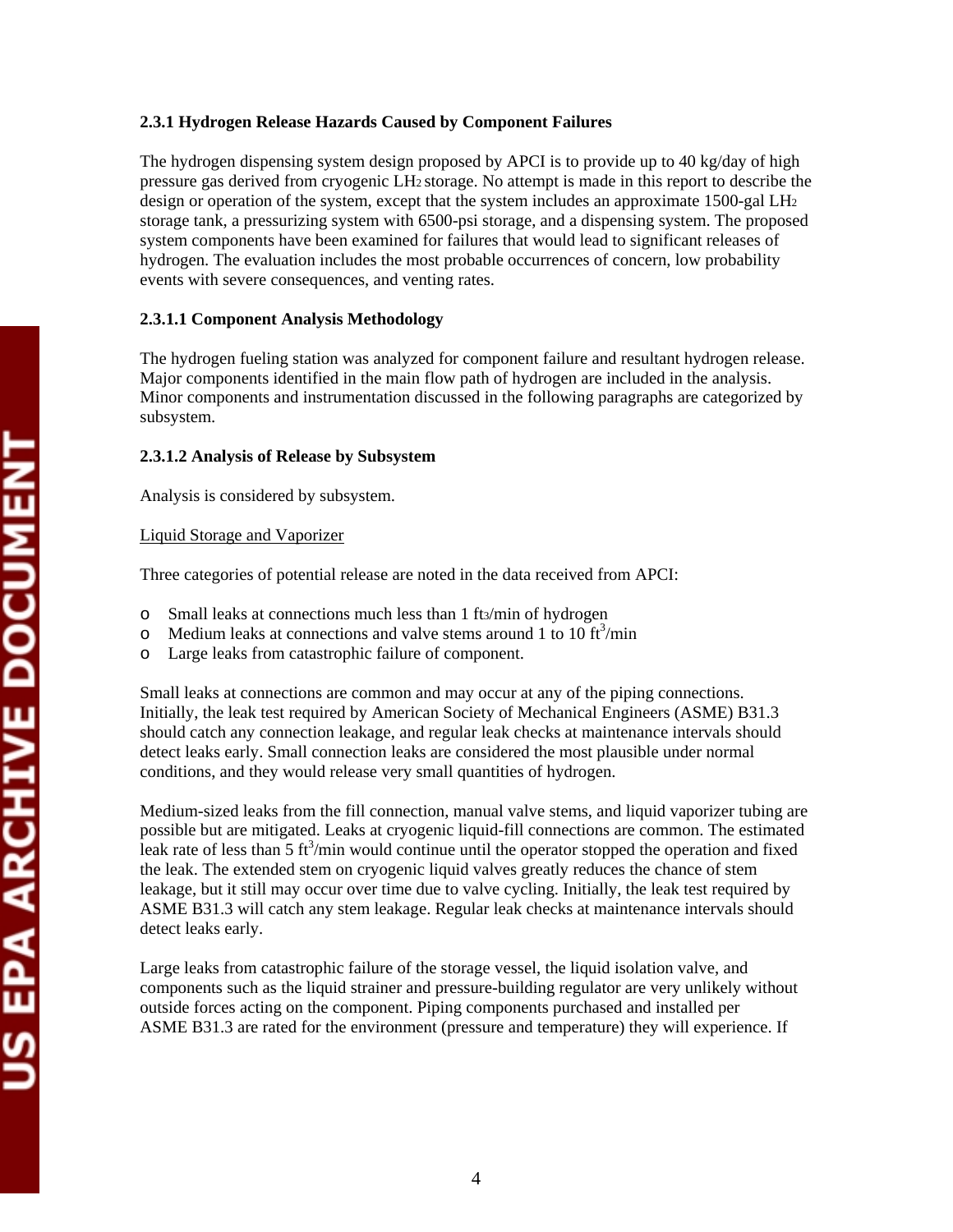any of the components in this category were to fail catastrophically, the maximum potential release would be the entire contents of the liquid storage vessel.

### Compressor System

Based on the input from APCI, component failures in the compressor system, including the gas purifier assembly can be grouped into two categories: a very small leak rate (less than 1 ft<sup>3</sup>/min); or a medium leak rate (less than 5 ft<sup>3</sup>/min).

A system leak at a connection is much more likely than one caused by a major failure, and it would result in the release of very small quantities of hydrogen.

Leaks at the connections of the compressors and inter-coolers, or those caused by major failure of the separators and purifier might have a 5  $\text{ft}^3/\text{min}$  leak develop. The leak would vent until a sensor closes a supply valve. This large of a leak is possible but unlikely with system leak checks.

### Gas Storage and Filling Station

Component failures in the gas storage and filling station areas can also be grouped into two categories based on the APCI data: small leaks, and leaks that would vent one bank of the storage cylinders. Small gas leaks at valve stems or connectors are more likely and would result in the release of very small quantities of hydrogen.

The breakaway fitting seems to be a special case, but it is handled by various safety controls. If the system works as designed, it seems unlikely that a large release would follow a breakaway fitting failure.

If the cylinders or the valves attached to either end fail, then one bank of cylinders (13 kg of gas) would be released. Since the vessels are built to ASME standards and the valves are purchased and installed per ASME B31.3, this is very unlikely under normal operating conditions.

### **2.3.1.3 Implications for Release Caused by Component Failure**

Not surprisingly, since the system is per ASME standards, the most likely event under normal operating conditions is that of small leaks at connections.<sup>4</sup> Regulators, check valves, the 37-degree flare, the current-to-pressure controller, and the nozzle are also identified as components that may be expected to leak during the planned period of system performance. The LH2 vessel and the pressure vessels have a very low probability of failure. With the exception of the nozzle, all the components in question are only approached by the vendor's maintenance personnel. Large releases caused by the failure of system components are considered unlikely; but should they occur, the consequences are explored in Section 2.4.

### **2.3.2 Hydrogen Release Hazards Caused by Operation-Induced Failure**

System operations involving personnel and the potential effects of operations unrelated to hydrogen dispensing were examined for actions that would lead to significant releases of

<sup>&</sup>lt;sup>4</sup> Small leaks at connections are common, although unwanted. Depending on the kind of leak check that is performed on a regular basis, these leaks may be found and corrected. A decay lead check may not be sensitive enough to detect this small of a leak. A portable hydrogen sensor or "bubble" test with a soap film fluid may be more likely to detect the leak.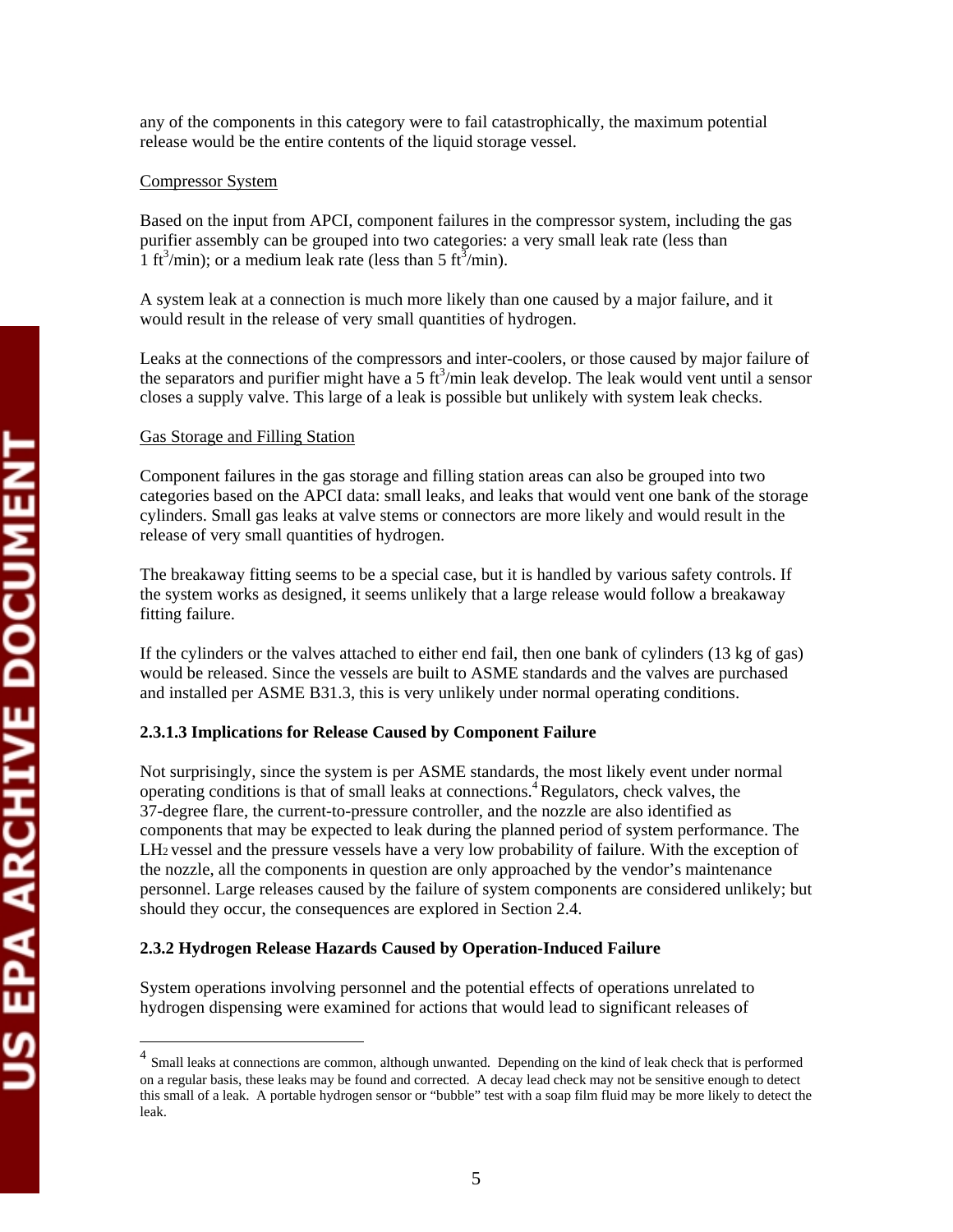hydrogen. These operations include maintenance activities, hydrogen loading operations, dispensing activities, trespassing, emergency procedures, and accidents involving other EPA operations. It is well known that human error overshadows equipment failure as the predominant cause of hydrogen incidents.

### **2.3.2.1 Discussion**

A discussion of maintenance, filling operations, dispensing, trespassing, emergency procedures, and potential accidents involving other EPA operations is given in the following paragraphs.

### **Maintenance**

Maintenance and repair operations on the hydrogen system are only conducted by vendor-trained technicians. Standard procedures for repairs involving hydrogen-wetted components require purging of the hydrogen before personnel start repairs and, if necessary, purging the air before hydrogen is again introduced to the system. Operations are performed with several personnel on hand using the "buddy system," appropriate personal protective equipment (PPE), and hydrogen detectors. Emergency shut-off switches are conveniently located. Only small hydrogen releases are expected from maintenance operations.

### Filling Operations

Supply of hydrogen to the dispensing system is performed by trained vendor crews. Operations will be coordinated in advance with EPA facility receiving staff, and the vendor crews will use the "buddy system" during the refueling operation. Barriers protect the LH2 storage tank and system from collision by the hydrogen tanker truck or other vehicles. Both the hydrogen dispensing station and the refueling truck possess automatic shutoff equipment, in case connecting lines fail or disconnect. Hydrogen gas lost during chill-down of system components during refueling is vented in a controlled manner. Only small hydrogen releases are expected from refueling operations.

### Dispensing

Training is required for vehicle operators who refuel the hydrogen-powered vehicles. The hydrogen dispensing system requires a security password, and fuel nozzle interconnects must be electronically verified before hydrogen fueling can commence. The dispensing system is designed for breakaway and automatic shutdown should a driver inadvertently drive away with the nozzle connected to the vehicle. Only small hydrogen releases can result.

### Trespassing

Trespassing and vandalism are mitigated by EPA area security and system location. Housing of the liquid and high-pressure gas handling portions of the system is behind a locked security fence. The controls described under dispensing also serve to protect the system against unauthorized use and manually inflicted damage. Only small hydrogen releases are expected to result from intruders who are just curious or bent on minor vandalism.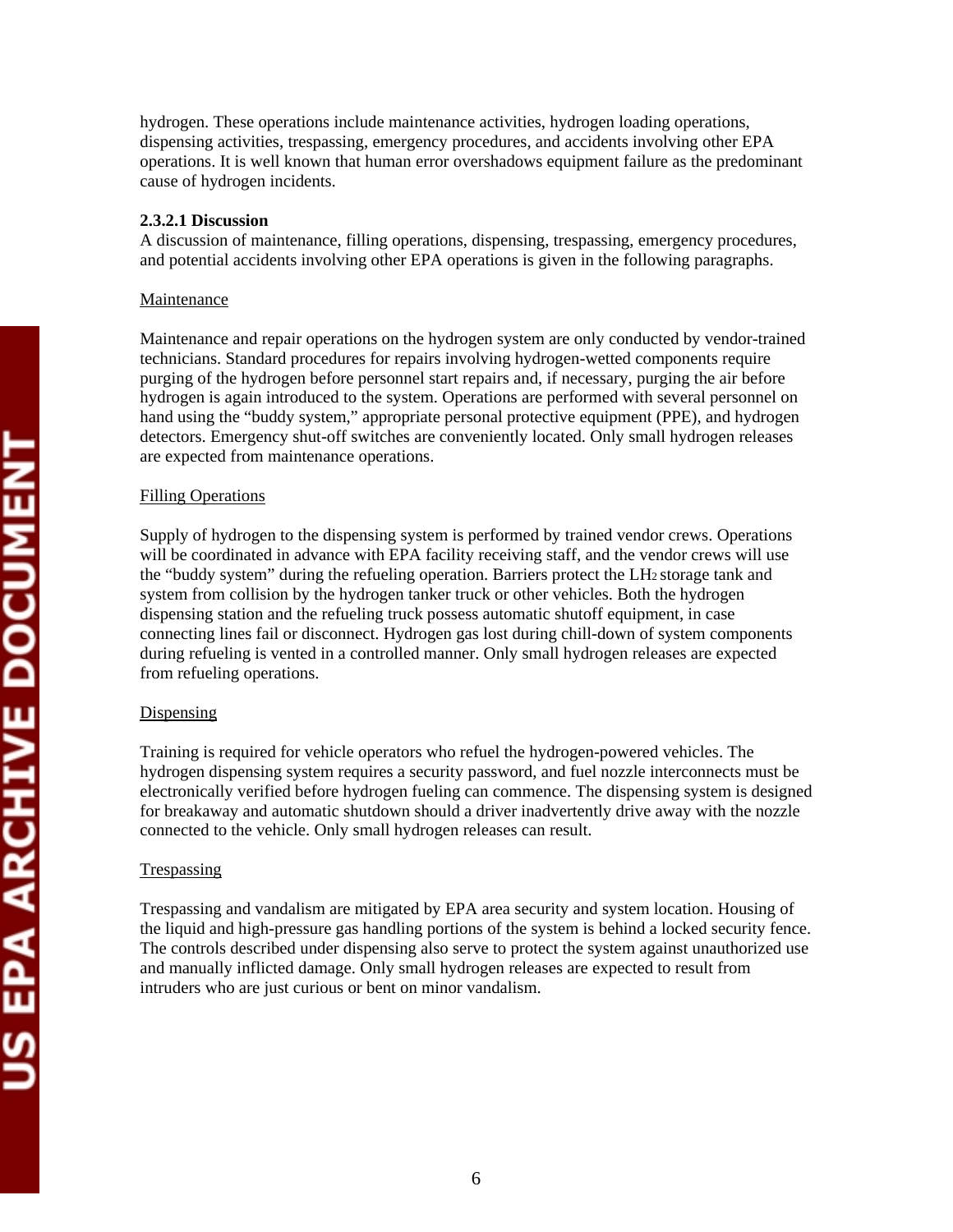### Emergency procedures

Emergency procedures for system failure modes and for EPA personnel response are not yet available for review. General system shutdown switches will be provided in accessible locations, both remote from and at the hydrogen dispensing station. The vendor will control what specific responses are taken to mitigate failure modes. The vendor's actions to mitigate an emergency should be carefully reviewed in advance of fuel-dispensing operations by the EPA. The EPA should also establish facility-wide emergency procedures in response to potentially catastrophic occurrences. Errors in judgement handling emergency situations, combined with malfunctioning instrumentation, although very rare, have led to catastrophic failures of hydrogen vessels in the past (Edeskuty and Stewart 1996). Depending on the circumstances, a large hydrogen release could occur.

### Accidents Involving Other EPA Operations

Operation of heavy vehicles, fuel tankers, and other activities that could threaten the hydrogen dispensing station should be carefully reviewed and controlled. Failure of the barricades that protect the hydrogen dispensing station from vehicles could result in a large release of hydrogen. The circumstances surrounding the release of hydrogen from a vehicle collision could be further compounded should the colliding vehicle contain fuel, oxidizing materials, or hydrogen. EPA will consider these factors in siting, design of barriers, and in planning other operations.

### **2.3.2.2 Implications for Release Caused by an Error in Operations**

The operation of the hydrogen dispensing station as a demonstration system is planned to last several years. For a project of this duration, it is realistic to expect that, from all the operations considered above, a small leak is likely to occur. A small release of hydrogen poses a safety hazard in the immediate area of the leak. A catastrophic leak of hydrogen resulting from operations is very unlikely with this system; however, consequences and considerations for catastrophic leaks are presented in the sections that consider catastrophic releases Section 2.4.

### **2.3.3 Hydrogen Release Hazards Caused by Sabotage or Attack**

Sabotage or attack differs from other scenarios in that there is a deliberate intent to make the system fail in a violent manner. There are too many ways attack or sabotage can occur to consider them individually. Therefore, the approach is to consider several likely means as examples and group them by their potential consequences.

### **2.3.3.1 Small Penetration**

Any action that causes a small penetration into a hydrogen system and leads to the unplanned release of hydrogen is considered here. Examples would include rifle fire or the use of a large crowbar to spear or shear the equipment. Consequences might include:

- $\circ$  Loss of vacuum in the vacuum annulus of the LH<sub>2</sub> storage tank, which could lead to a large heat leak and excessive venting of product through the relief system
- o A jet of LH2 or cryogenic gaseous hydrogen (GH2) from the LH2 storage tank
- o A jet of GH2 from connecting hardware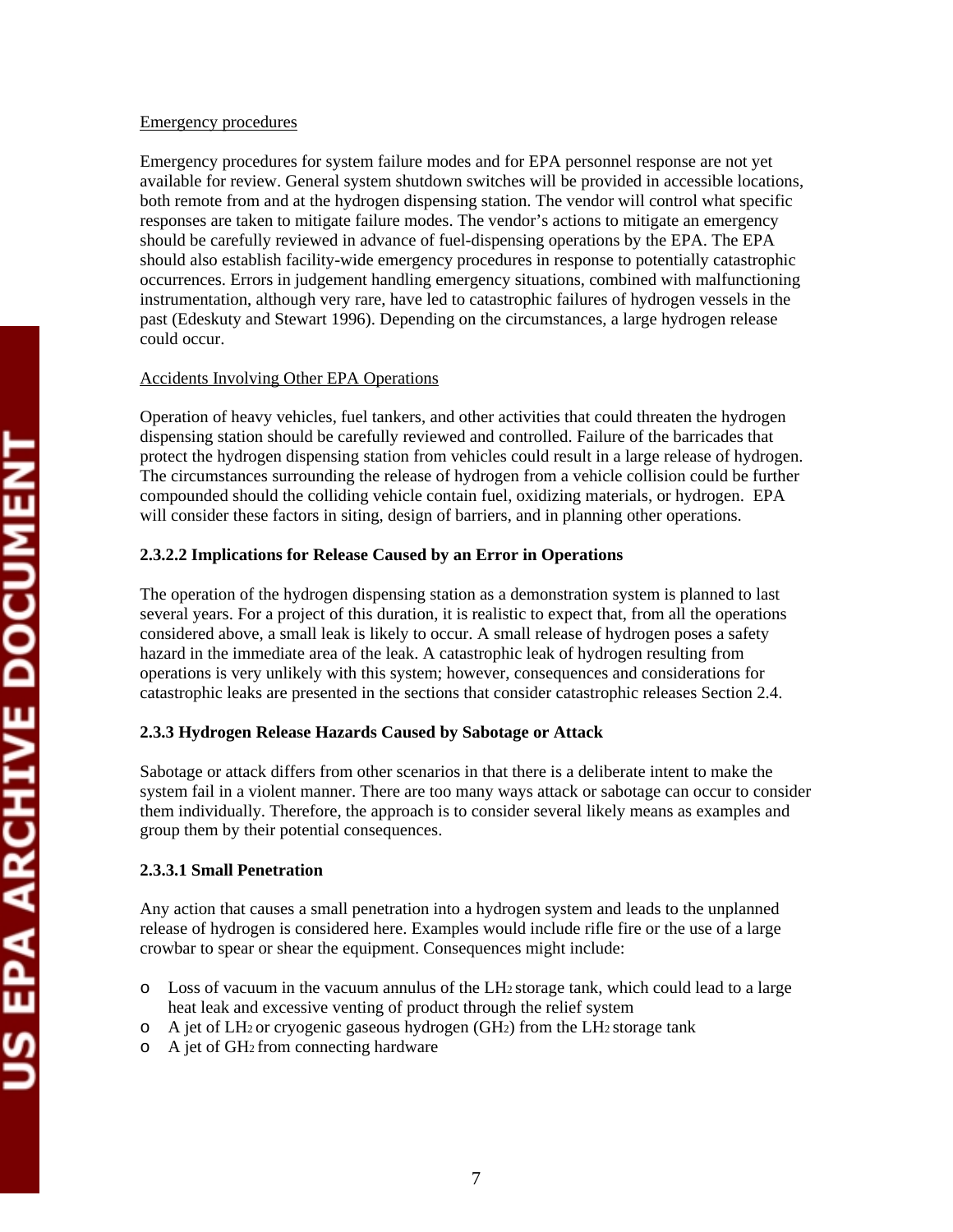- o A jet of GH2 from the pressure bottles
- o A jet of GH2 from the dispenser or fill line

Considerations can be separated for the cryogenic subsystem and the high-pressure components.

### **2.3.3.1.1 Cryogenic Vessel Subsystem**

Two cases can be considered: penetration of the outer wall, or penetration of both the outer and inner walls of the LH2 storage vessel.

### **Outer Wall**

Breaching only the outer wall introduces air to the vacuum-jacketed region, but does not release hydrogen from the inner vessel. The loss of vacuum and introduction of air will increase the heat impinging on the inner vessel and cause an increase in the rate of GH2 boil-off from the vessel. A larger heat leak caused by a bridge of frozen water or nitrogen is considered unlikely. 5 The vacuum annulus is filled, to a large extent, with thermal insulating material (pearlite or Mylar<sup>®6</sup>). This material, given a penetration of the outer wall, would slow entry of air into the annulus and significantly reduce the amount of air that can enter by displacing the available volume. Both of these effects will limit the effect of the heat incursion to the immediate area of the penetration. The relief system is specifically designed to safely vent hydrogen should vacuum be lost.

### Penetration of Inner Wall

With both walls of the vessel breached, air and hydrogen can potentially meet at some point external to the inner vessel. However, as noted above, the vacuum-jacketed space is filled with pearlite or Mylar in sufficient quantities to displace most of the volume in which a hydrogen-air mixture could form, leaving little to combust.<sup>7</sup> The hydrogen within the inner vessel is under a maximum working pressure of 150 psig and will exit in a plume or jet through the hole in the outer vessel wall. Ignition of the hydrogen outside of the outer wall might lead to further heating of the system on the outside vessel walls. Given the low emissivity of hydrogen-air reactions, radiative heating is not a major concern. External regions with direct exposure to the hydrogen combustion will experience high temperatures, but the ASME vessel design can withstand the fire. Loss of pressure in the vacuum annulus or heating of the inner vessel if sufficiently extreme, will lead to an emergency shutdown of the system. Should a fire result in an internal pressure rise greater than the maximum allowable working pressure for the volume, the relief system will protect against over-pressure (APCI Proposal).

### **2.3.3.1.2 Pressure Components**

A penetration in a pressurized line, connection, or vessel will result in a high-pressure jet of hydrogen that can impinge anywhere in the immediate vicinity of the system. Analysis by

<sup>5</sup> Private communication. Walter Stewart's telephone conversation with S. Woods, May 2003.

<sup>6</sup> Mylar® is a registered trademark of E.I. Du Pont de Nemours and Company, Wilmington, Delaware. 7 Eichelberger, D.P. APCI Proposal to US EPA RFQ #PR-CI-03-10315. *Design, Installation, Operation, and Hydrogen Supply of a Compressed Gaseous Hydrogen Refueling Station Using Delivered Liquid Hydrogen*. Air Products and Chemicals, Inc., Allentown, Pennsylvania, March 25, 2003.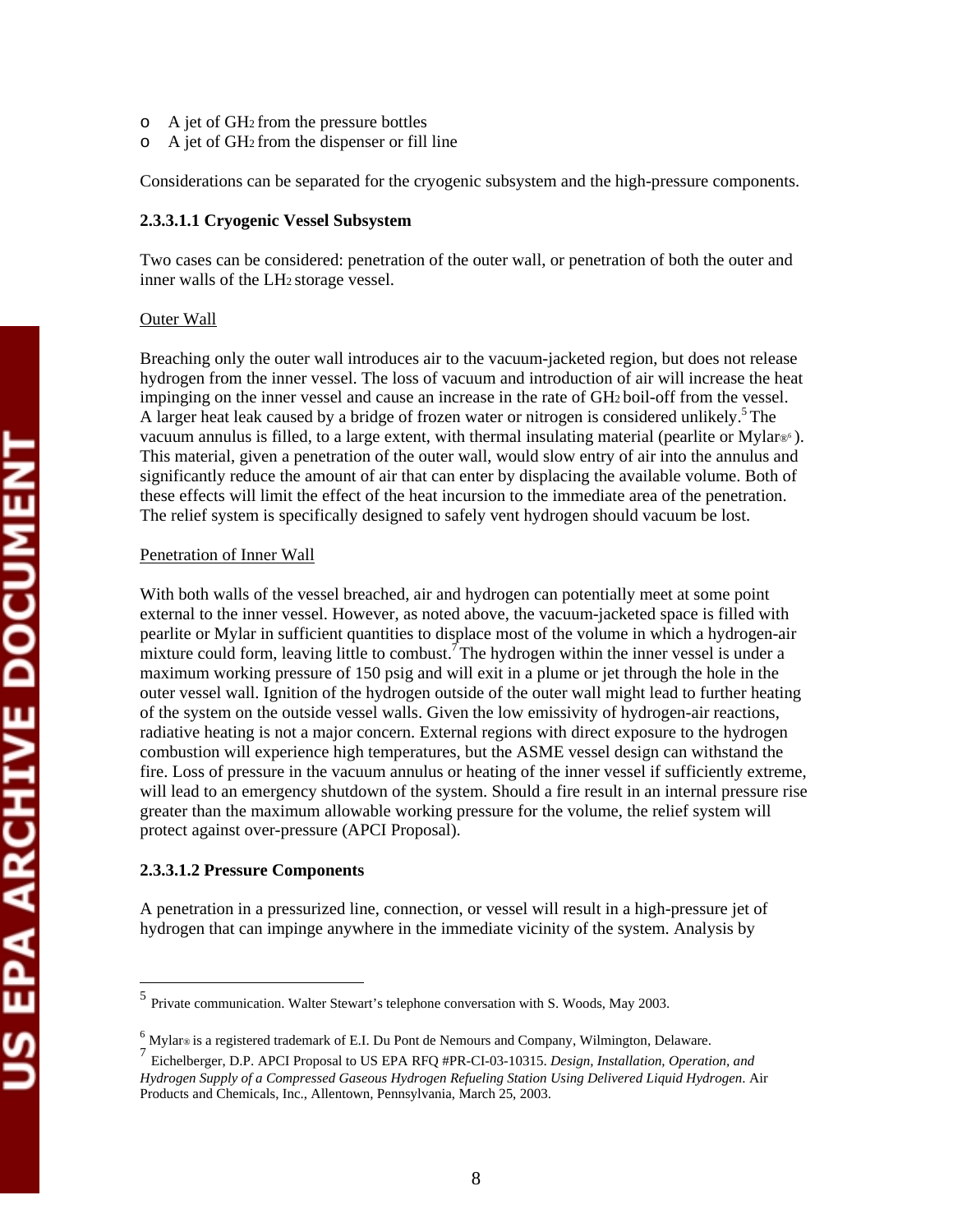PVHAZARD shows the 0.75-in. ASME construction of the cylinder walls is likely to prevent penetration by standard bullets. Smaller lines and fittings would be more difficult to specifically target. However, should a component failure occur,  $\text{TRACE}_{\text{TM}^8}$  analysis shows that, for a 0.25-in. diameter penetration of a 6000-psi vessel, the flammable region of a plume will extend no more than 9 m horizontally from the hole. This represents a worst-case scenario for both the driving pressure of the plume and the direction of the plume.

### **2.3.3.1.3 Summary**

Penetration in either the cryogenic or pressure subsystems will present a fire and/or pressure release hazard to personnel, ancillary equipment, or vehicles in the immediate area of the hydrogen dispensing system. The safety equipment incorporated into the hydrogen dispensing system will preclude the further escalation of hazards such that the exclusion zones specified by standards NFPA 50A and NFPA 50B are thought to be adequate. This reasoning applies to equipment/component failure noted in the component analysis and failures caused by attack or sabotage.

Additionally, it is noted that, in the opinion of those contributing to this report, the LH2 storage tank, ASME pressure cylinders, and compressor sections are sufficiently tough to survive an assault by direct rifle-fire.

### **2.3.3.2 Explosive Charge**

This analysis examines the consequences of the release of hydrogen. Large explosive charges with yields that far exceed the hazard posed by the hydrogen are not considered here since their effects would be greater than that of the hydrogen inventory in the dispensing system. Therefore, explosive-charges of interest might include a rocket-propelled grenade, plastic explosive, or stick(s) of dynamite. The results are distinguished from the penetrations considered above by the large size of the opening and attendant shrapnel.

### **2.3.3.2.1 Effect of Attack on the Liquid Hydrogen Vessel**

High explosives can produce a large hole or rupture of the vessel, the worst case leading to a spill of the entire contents. Ambient surface temperatures, regardless of season, are so high relative to the temperature of liquid hydrogen that the spilled LH2 will flash to a gas on contact. Heating the LH2 to 300 K will result in an 845-times increase in the volume of the hydrogen. The process of heating the liquid to a gas is rapid, with the air supplying much of the heat during mixing. The resultant mixture behaves as a plume, subject to weather conditions. The results of this scenario are characterized in Section 2.4.

### **2.3.3.2.2 Effect of Attack on the Pressure Components**

The hydrogen dispensing system uses three gas storage modules, each with 12 high-pressure steel cylinders in a 3- by 4-ft matrix. Each cylinder possesses 1.5  $\text{ft}^3$  and in operation will hold hydrogen at 6500-psig or, if released, approximately 22.2 m<sup>3</sup> at 70 °F, 1 atmosphere. Violent failure of pressure components presents several hazards possibilities:

<sup>8</sup> TRACETM (Toxic Release Analysis of Chemical Emissions), SAFER Systems, L.L.C., Camarillo, California.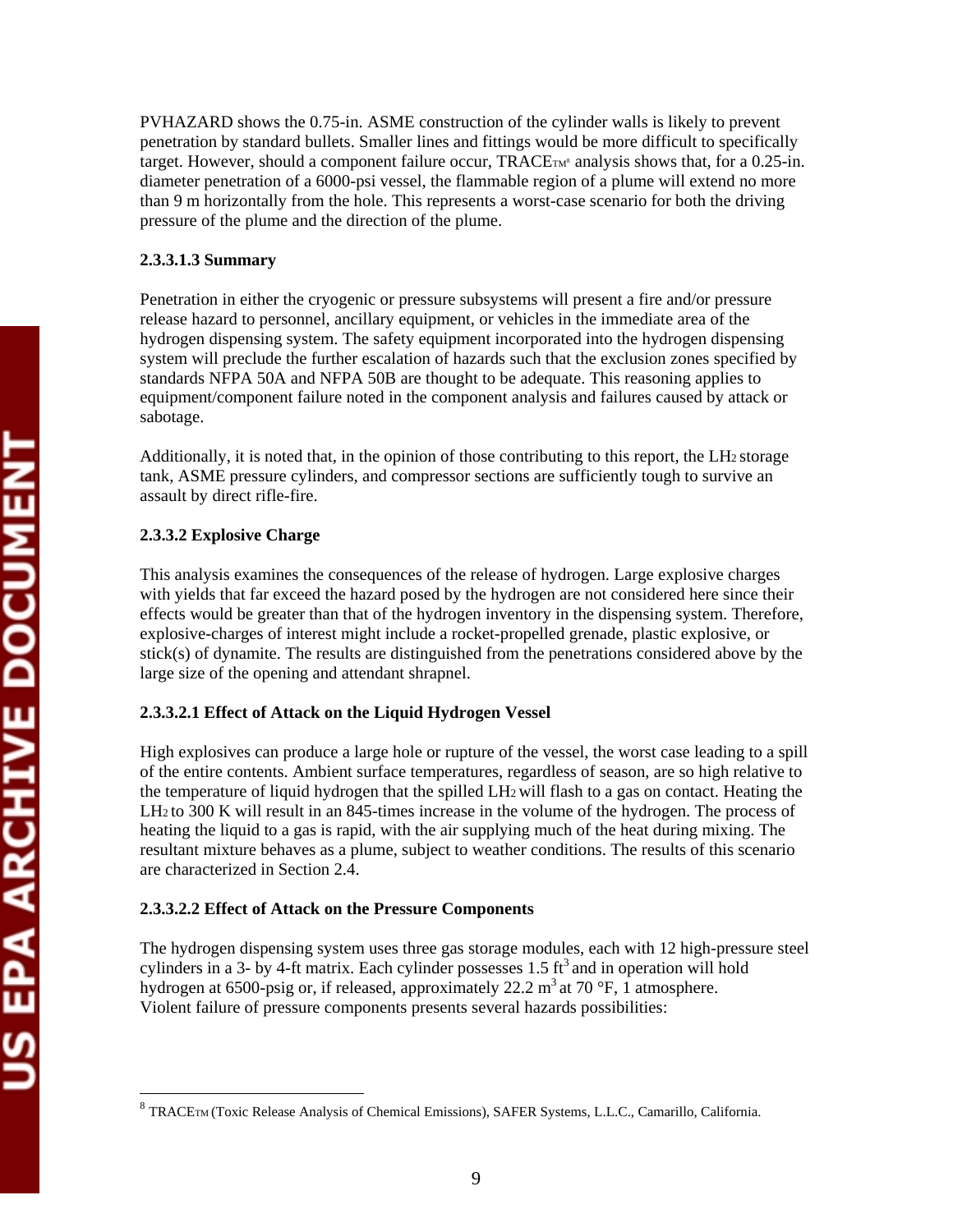- o Shrapnel due to the explosive
- o Shrapnel accelerated by the high-pressure gas
- o Rocketing of components
- o Shock waves
- o Fireball

The design of the modules is such that certain cylinders, should they fail, will act as conduits for the release of gas from all 12 cylinders. However, shrapnel from the failure of a cylinder will not penetrate adjacent cylinders; hence, by itself, the violent failure of one cylinder is not likely to cause a "cascade" failure of the other cylinders in the module. Therefore, the worst case is likely to be the sudden release of gas from one cylinder, followed by a flow of hydrogen supplied from all of the other 11 cylinders. Given the placement of the cylinders, other system equipment, and the chain-link fence, small shrapnel will be dangerous only in the immediate vicinity of the system.

Should an explosive act cleanly cut through a cylinder and simultaneously sever the cylinder from its attachments to the module, the free piece will be propelled like a rocket by the compressed hydrogen. This scenario is distinguished from small shrapnel and is extremely unlikely. The cylinders are fabricated to ASME specifications and are unlikely to undergo brittle failure. However, should this event occur, the horizontal orientation of the cylinders increases the risk for injury and greater damage. In the vertical position, a downward trajectory is stopped by the ground and upward trajectories with a small pitch will fall back to the ground near the system. It is conceivable, given the horizontal orientation that a rocketing cylinder could impinge directly on a sister storage module, and rupture another cylinder. The worst-case outcome in this scenario would be a larger impulsive release (two cylinders), followed by gas flowing from the other 22 cylinders of both modules.

Any sudden release of a gas at 6500 psig will produce a shock wave that may be deadly to personnel in close proximity. With any release of hydrogen, ignition is a possibility, so a fireball of burning hydrogen may follow its release. The explosion may not be the ignition mechanism, since it will act well before the hydrogen can form a flammable mixture with air.

### **2.3.3.3 Bonfire**

A bonfire may possess sufficient fuel to heat the system beyond the point where the internal hydrogen pressure trips the relief systems and vents. This could arise by an accident involving the delivery of other fuels at the facility or by deliberate action.

The system design and ASME construction provide fail-safe operation under considerable heating and provide redundant relief paths to allow hydrogen to be safely vented without rupture of the vessel. Boiling liquid expanding vapor explosion (BLEVE) is theoretically possible if the contents of the LH2 tank are heated above the critical point causing a BLEVE, but this is not considered a reasonable threat.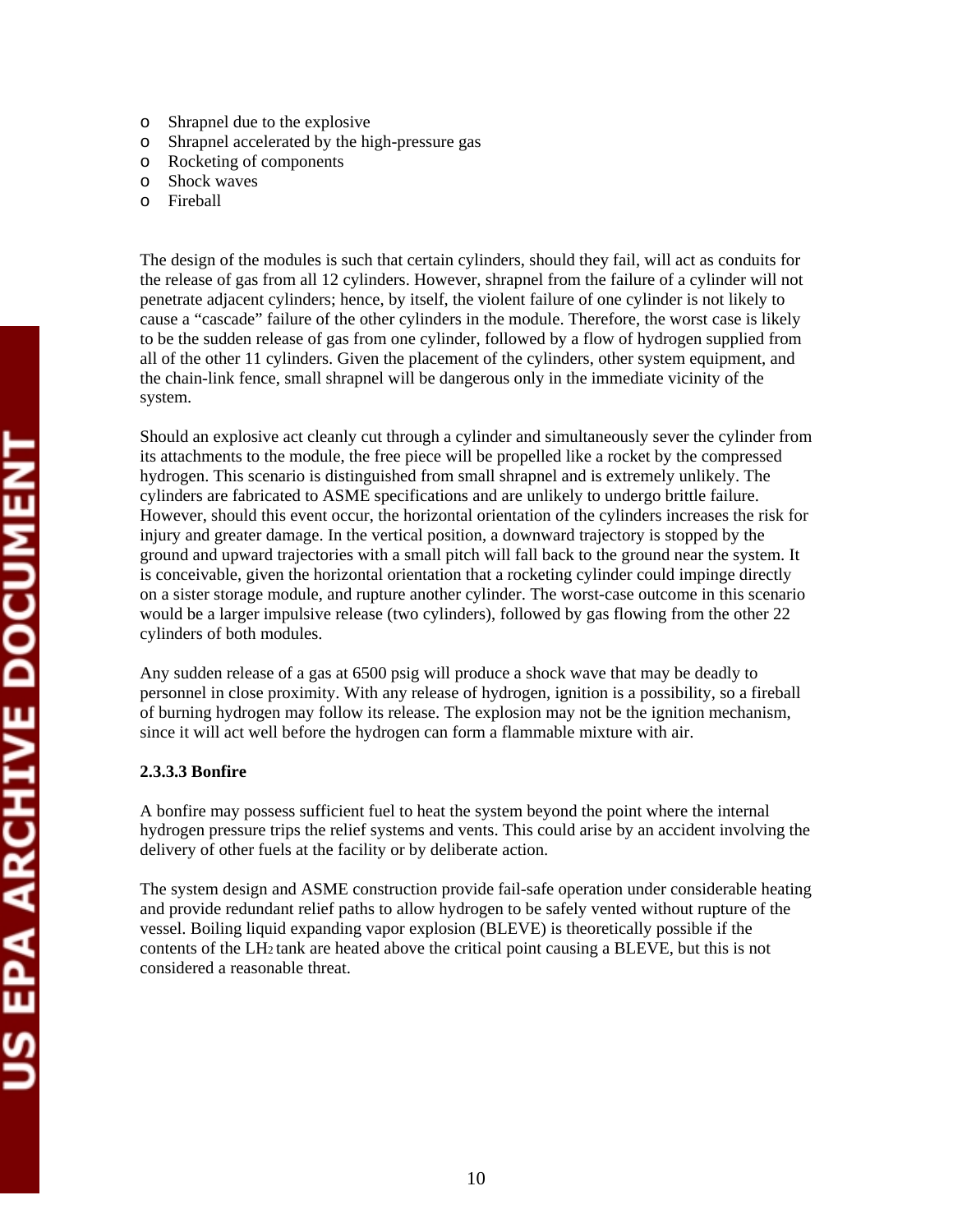### **2.3.3.4 Vehicle Collision**

Deliberate efforts to use a vehicle collision might succeed in causing extensive damage to the system. The vehicle barriers planned for this system are designed to prevent inadvertent contact by a maneuvering vehicle. Acceleration of a large ground vehicle could overcome the barrier. Impact from a small aircraft could also damage the system and release hydrogen. Either scenario, or others like it, are likely to cause a release of all the hydrogen.

### **2.4 Analysis of Released Hydrogen**

Hydrogen, with high levels of purity as found in storage systems, must mix with an oxidizer before any hazardous reaction can take place. In terrestrial hydrogen systems, air provides the greatest concern, whether hydrogen is released into the air, or air enters the hydrogen system. One line of reasoning traditionally used to establish the degree of possible hazard is to determine the greatest quantity of energetic material that can participate in an accident and determine the range of its effects. This so-called quantity-distance evaluation assumes the energetic material is premixed to provide a theoretically optimum release of energy, localized at a point, with a manner of energy release similar to solid explosives. These assumptions seldom fit hydrogen accident scenarios. Therefore, in the case of hydrogen, the key to a realistic evaluation of hazards is to determine the following:

- o How much of the released hydrogen can participate to form a combustible mixture
- o The extent of formation of the combustible mixture
- o The type of reaction (fire, deflagration, or detonation)
- o The importance of environmental factors such as temperature, wind, and the effects of confinement

A chemical dispersion code was used to evaluate dispersion of hydrogen from liquid spills and gas jets. The code also was used to evaluate combustion of hydrogen-air clouds. A pressure code helped to evaluate the release of hydrogen and shrapnel from pressurized components.

### **2.4.1 TRACE Computations for the Release of Hydrogen**

Toxic Release Analysis of Chemical Emissions (TRACE) is a state-of-the-art chemical dispersion analysis code maintained by Safer Systems, L.L.C. of Camarillo, California. The code computes the effect of turbulent diffusion and meteorological conditions upon a chemical emission according to the Pasquil model of atmospheric dispersion (Pasquil 1961), a model with wide acceptance (Burgess et al. 1976). This model assumes Gaussian distribution vertically and horizontally of a wind-borne gas entering the air from a localized source.

### **2.4.1.1 Liquid Hydrogen Spill Characteristics**

A spill could involve the entire cryogenic inventory of the LH2 vessel (approximately 1500 gal). A typical fill of the vessel would result in a saturation pressure of 60 psig. Given a large rupture, the sudden exposure of the inventory to ambient pressure or 0 psig will instantly boil or "flash" a significant portion of the liquid to cryogenic vapor. At 60 psig, 19 percent would flash, leaving approximately 1200 gal to spill onto the ground.<sup>9</sup>

Farese, David (APCI). Private communication with Don Danyko (EPA), June 13, 2003.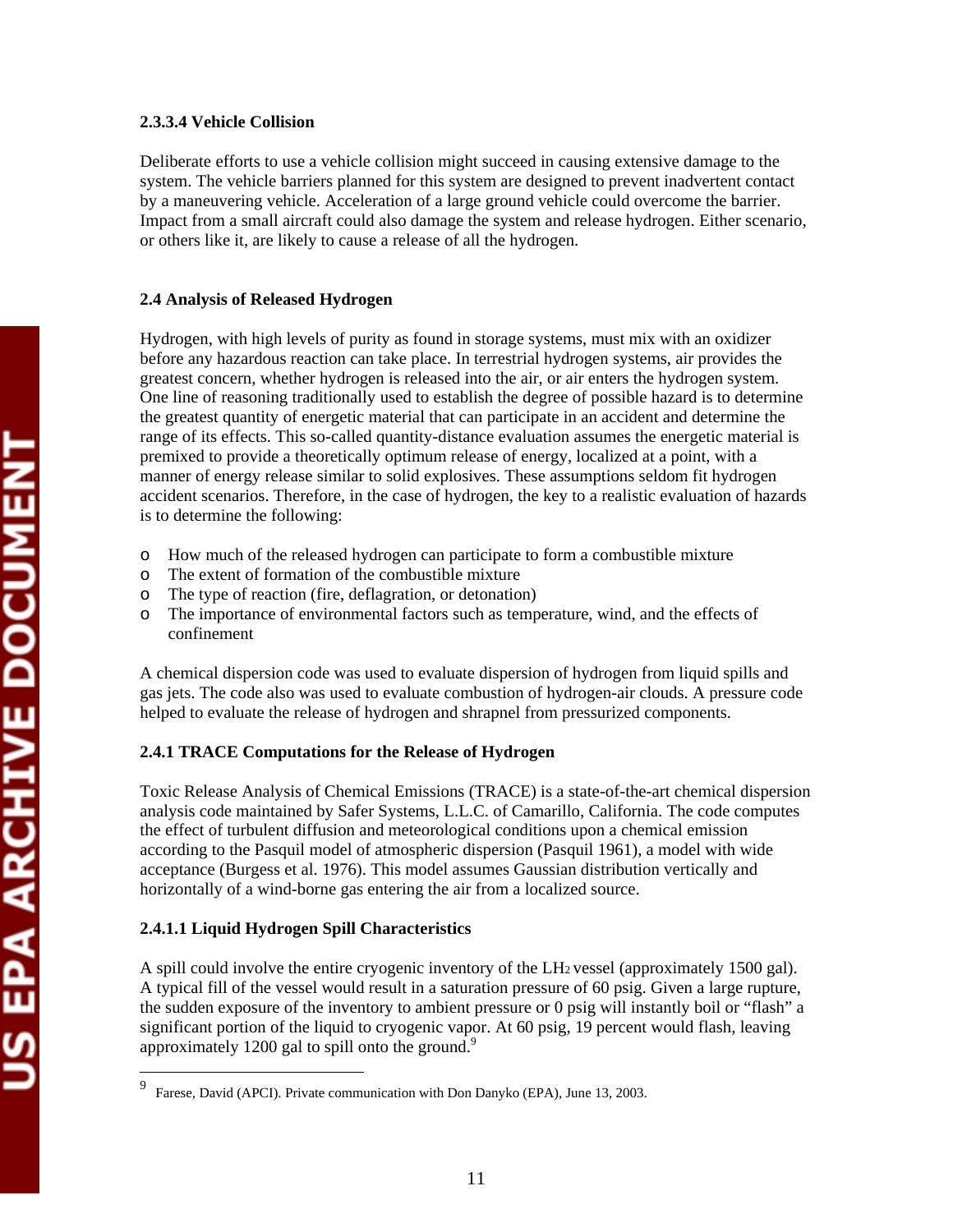Several factors influence the characteristics of cryogenic spills. Liquid hydrogen boils at 20.3 K under 1 atmosphere of pressure, so any surface at ambient temperatures will have sufficient heat to vaporize the LH2. The amount of surface to which the spilled cryogen is exposed affects the rate at which the liquid flashes to vapor and warms. The cross-sectional area of the liquid spill determines the plume diameter or cross section. At hydrogen's boiling point, the cold hydrogen vapor is heavier than air until it warms to 23 K, where it becomes neutrally buoyant. As the cold vapors mix with air, the air is chilled below the dew point, causing condensation and forming a visible cloud. After dwelling near the ground and warming sufficiently, the visible vapor cloud forms a plume as it rises.

Time-lapse photographs of LH2 spills conducted at NASA WSTF in 1980 show the general behavior of cryogenic hydrogen-air plumes (Witcofski, August 1981). For wind speeds ranging from 1.6 to 6.3 m/s, the water vapor clouds traveled 50 to 100 m near the ground, then rose at a rate of 0.5 to 1.0 m/s (Witcofski 1981).

### **2.4.1.2 Hydrogen-Air Cloud Flammability**

Several points are of interest concerning the flammability of hydrogen-air mixtures within the plumes formed by LH2 spills. From the information that follows, it was decided that 4, 8, and 18 percent-by-volume hydrogen in air would be useful levels of hydrogen to depict in TRACE computations.

The flammability limits for hydrogen-air mixtures range between 4 and 75 percent-by-volume hydrogen in air. These data are for combustion in the upward direction. It is the convention to provide this information as representative of hydrogen's flammability limits. However, flame fronts observed in hydrogen-air mixtures burn less readily when constrained to burn in a horizontal direction, and even less so in a downward direction. The lower flammability limit for downward propagation increases to 9 percent-by-volume hydrogen in air, as a direct effect of the buoyancy of hydrogen (Benz 1988). In uniform mixtures with low hydrogen concentrations (4 to 9 percent-by-volume concentration), combustion of the entire volume of a mixture in an upward direction is not complete. The combusted region tends to form a volume in the shape of a cone that expands in the upward direction, but the mixture outside of the cone is left unburned (Sherman et al. 1981). In general, the release of a large quantity of hydrogen forms a plume that possesses an increasing concentration of hydrogen towards the centerline of the plume. Initially, the central region of the plume may be above the upper flammability limit. In addition, the lowerconcentration, hydrogen-air mixtures require greater initiation energy to ignite. Flow and water vapor will also result in greater initiation energy when compared to the same composition mixture, but dry and without movement. This fact has importance in the context of a hydrogen system located where it is desirable for any release of hydrogen to rise above and clear the tops of nearby structures.

Therefore, as a plume of hydrogen rises, the exterior regions of the plume (the regions likely to encounter an ignition source) are less likely to ignite when compared to near-stoichiometric mixtures. Should ignition occur in an exterior region of the plume, only the gas in the immediate vicinity of the ignition source will tend to burn and the potential for flame propagation or deflagration throughout the cloud is reduced. Therefore, unless some process rapidly mixes the hydrogen plume to form a near-stoichiometric mixture with air throughout the cloud, the normal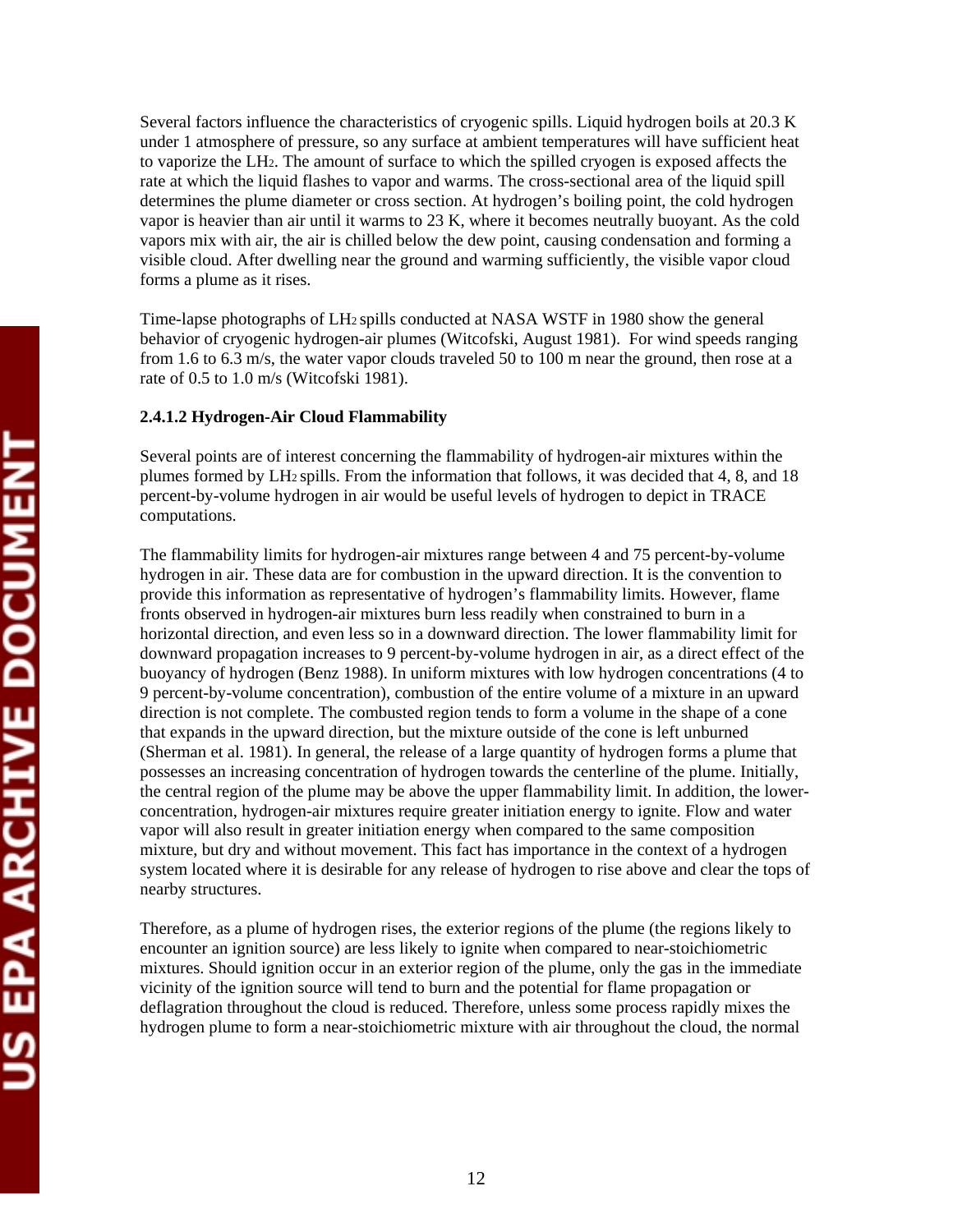factors that typically influence mixing (diffusion, buoyancy, wind, and turbulence) in a release will not result in complete combustion of the plume.

The movement of flammable mixtures can be partially deduced by observing the movement of the vapor cloud associated with a LH2 spill. From the work performed at WSTF, it was determined that the concentration of hydrogen within the water vapor clouds had to be greater than 6.8 percent to cool the air below the dew point (Witcofski, March 1981). It must be stated, however, that there is an invisible region outside of the vapor cloud, with concentrations between 4 and 6 percent hydrogen in air, that is flammable in the upward direction. However, for mixture compositions in this range, the ignition sources must have energies greater than 1 mJ, or approximately 100 times greater than the minimum ignition energy (MIE). The presence of wind or water vapor will further increase the amount of energy needed to ignite the mixture. The direct initiation of the detonation in hydrogen-air mixtures in free air (or unconfined by solid surfaces) requires high-energy shock waves, typically produced from high explosives. With confining surfaces present, smaller ignition sources initiate a flame that accelerates until a deflagration-todetonation transition can initiate detonation. Ignition sources commonly found within buildings could initiate a detonation, should some portions of a hydrogen-air plume become entrained within the associated confined spaces or ducts. Under such circumstances, the lower detonability limit<sup>10</sup> is 18 percent hydrogen in air.

### **2.4.1.3 Limitations of TRACE**

The code is designed to compute the dispersion of a gas in air as either a ground release or a low momentum stack release. The code logic assumes that any release initiated from the ground stays on the ground and there is no buoyancy. A low-momentum stack release assumes the gas enters the atmosphere through an orifice with a defined size, a bulk flow, and then buoyancy is computed. The code further checks the elevation of stack emissions for sufficient height, or it reverts to a ground computation. These two algorithms do not account for the complete observed behavior of spilled LH2. It is possible that should the hydrogen mix and diffuse sufficiently fast within the air, the bulk mixture could be dominated by the behavior of the air. However, photographs taken of the 1500-gal LH2 spill tests at NASA WSTF (Witcofski 1981) show a more complex behavior. When cryogenic hydrogen vapor mixes with air, the air temperature drops below the dew point and water vapor clouds form. Time-elapsed photographs of the vapor cloud show a short period of wind-dependent ground travel, always followed by their achieving positive buoyancy. Therefore, both TRACE algorithms must be used and connected at some point to simulate the hydrogen vapor cloud behavior.

### **2.4.1.4 Interpretation of TRACE Computations with NASA WSTF Spill Data**

Based on the behavior of hydrogen observed in cryogenic spills, the dispersion of hydrogen, using TRACE, was evaluated in two steps. The first step, a TRACE ground computation for a given wind speed, is considered for distances that match ground travel for NASA WSTF data. The second step is a low momentum stack calculation for an orifice size approximately the diameter reached by the ground spill and located at the upper elevation reached by the ground spill. An assumption was used in the selection of the temperature of the hydrogen leaving the "stack" orifice. While the hydrogen-vapor and hydrogen-air mixture is traveling near the ground, the hydrogen is warming. This warming is not computed by TRACE. Trial computations indicated that when the initial temperature of the hydrogen is at least 100 K, the plume would rise

 $10$  Initiation of detonation is a function of a variety of factors in addition to concentration. The experimentally measured detonation cell size has been shown to be the critical parameter, most useful in predicting detonation.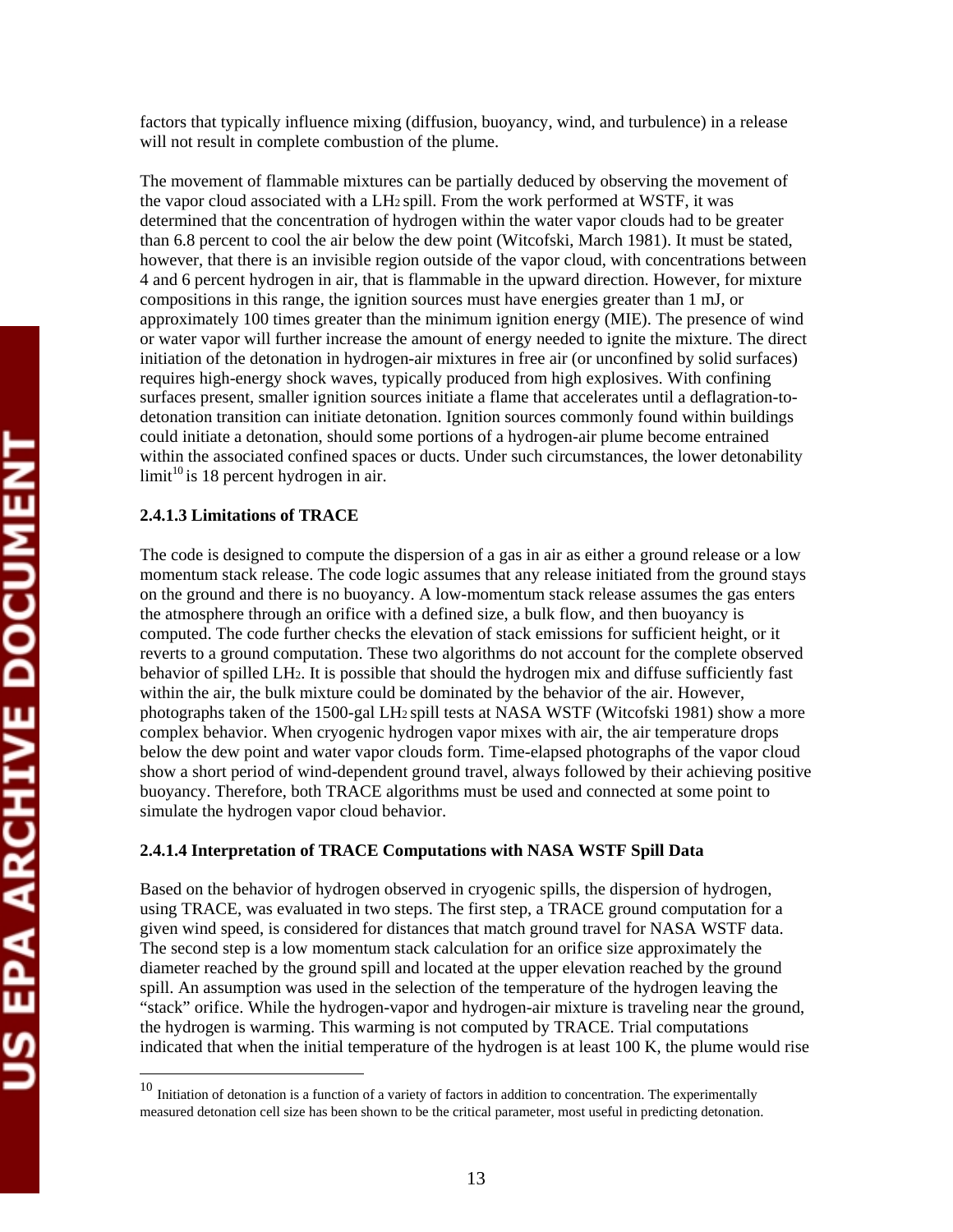at a rate simulating the cloud behavior observed during NASA WSTF tests. This is the basis for the rationale of selecting a temperature of 100 K for the initial temperature of the hydrogen as it exits the stack. From the two computations, the distance of horizontal travel was computed and compared to the elevation of cloud rise. This result was then compared to site plan distances and facility building elevations.

We note that at odds with this rationale is at temperatures below 100 K, TRACE predicted the cloud would sink back to the ground. This predicted sinking behavior runs counter to our expectations for the behavior of bulk hydrogen<sup>11</sup> above 23 K. This apparent contradiction does not necessarily mean that TRACE is wrong.<sup>12</sup> Clarification of this issue will require further investigation beyond the scope of this effort. However, the experimental evidence shows only the vapor cloud moving along the ground then rising.

### **2.4.2 Extent of Flammable Clouds**

There are several general risks presented by a hydrogen plume impinging on a structure. It is assumed the bulk-air flow would carry the plume around and/or over the structure. The greatest risk is for flash fire, which is evaluated in Section 2.4.3. Flammable mixtures aspirated into open windows or ventilation ducts will have the confinement and exposure to ignition sources necessary to allow accelerating deflagrations or detonation. The fact that most ventilation systems mix a stream of outside with internal air (make-up) will lead to a dilution of the mixture. This works to reduce hazards. Spaces created by hard surfaces create confinement that can lead to deflagration or detonation and the creation of overpressures. Confining walls that cause the wind to swirl will improve mixing of the hydrogen with the air. However, only the confined portion of the cloud will contribute to the overpressure, except in cases where the shock strength reaches the level of explosives and can impinge back on the remainder of the unconfined cloud.

The TRACE code was run for conditions that pertain to hydrogen-release scenarios in order to evaluate hydrogen concentrations downwind of the spill point.

### **2.4.2.1 Ambient Temperature Gas Release**

The hydrogen, ready for dispensing, is stored at high pressure under ambient conditions. Releases coming from this portion of the system will expand into the surrounding air, forming a buoyant plume. With a density 1/15 that of air, a plume of pure hydrogen can rise as fast as 9 m/s. Combustible regions of hydrogen and air will form at the surface of the plume where mixing occurs. Small leaks, if not ignited, will diffuse harmlessly into the atmosphere within the chain-link security fence that is planned to surround the system. Larger penetrations will result in a high-pressure jet of hydrogen. TRACE analysis of such a jet, released through a 0.25-in. penetration and oriented to produce a horizontal plume, shows a flammable plume may extend 2 to 3 m from the source. If ignited, this would create a loud jet of nearly invisible flame that would be extremely dangerous to anything in its path. The jet would only persist as long as high-

<sup>&</sup>lt;sup>11</sup> It is well known that pure hydrogen vapor is neutrally buoyant in air at 23 K and less dense than air at greater temperatures.

<sup>&</sup>lt;sup>12</sup> For example, one possible explanation can arise from hydrogen's thermal conductivity being much greater than that of air. Consider a bubble of hydrogen vapor surrounded by air with mixing between the two gases occurring along the surface of contact. The thermal conductivity of hydrogen may be sufficient to cool the air and density or even condense it in the immediate vicinity of the surface. This dense air surrounding the hydrogen would for a time, until the hydrogen warms further, cause the combined mass of cooled air and hydrogen to sink to the ground.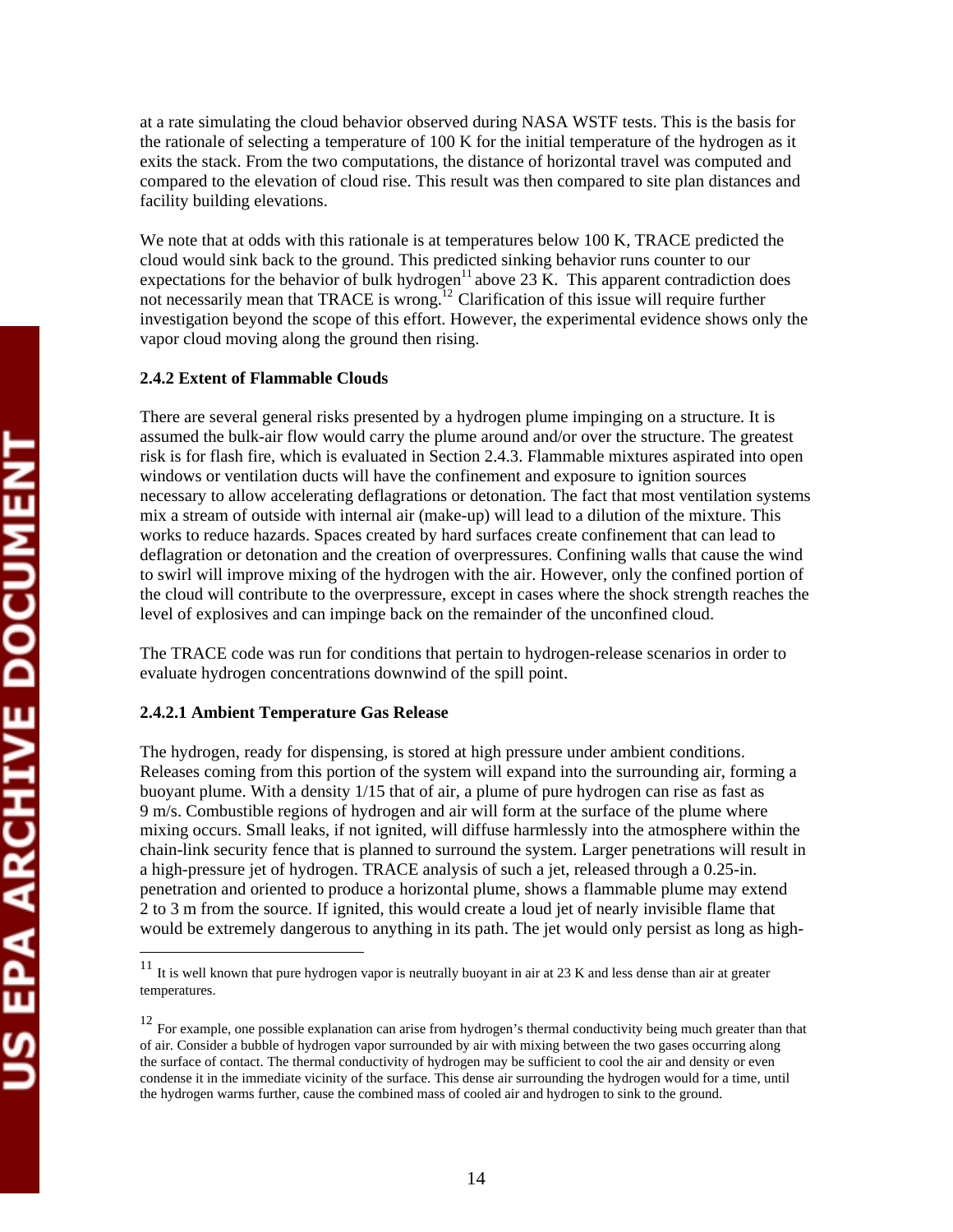pressure hydrogen is supplied, with the worst case being the entire inventory of a 12-pack pressure bottle assembly (approximately 45 to 50 lb of hydrogen at 70 °F). Without ignition, the release will safely disperse well within the 75-ft exclusion zone specified by NFPA 50B.

### **2.4.2.2 Large Spills with Little Wind**

The tests devised at WSTF in the 1980s constrained the LH2 within a 30-ft diameter pond. The 1500 gal were spilled into the pond over a period of 35 s. In one test, conducted under low wind speed conditions (4 mph), the vapor cloud initially covered a 20 m (60 ft) diameter area generally centered over the pond. From the photographs, the outer edge of the vapor cloud appears to rise at a rate of approximately 1.5 m/s. After 37 s (see the third frame) the outer edge of the vapor cloud appears approximately 50 to 60 m in elevation over the ground, 60-m distant from the spill point. Smaller wind speeds or still air will result in the hydrogen plume taking a more vertical ascent, harmlessly dissipating in the air. In general, given a small wind velocity, the NFPA exclusion zone will not provide adequate safety for this kind of hydrogen release.

### **2.4.2.3 Worst-Case Spill Scenarios**

Weather effects were evaluated to see what conditions might create greater hazards for the surrounding area. Greater wind speed will move the plume further across the ground while increasing turbulence and mixing with air. The WSTF spill tests were conducted under several different wind conditions. The data show that with an increase in wind speed the vapor cloud is "dragged" further along the ground in comparison to its elevation. However, there is indication that the vapor cloud dissipates more rapidly with higher wind speed.

Stack and ground runs were performed using TRACE for wind conditions at 4, 8, 14, and 20 mph with other parameters held constant and simulating the WSTF spill conditions.<sup>13</sup> The 8-mph case provided the closest encroachment of the hydrogen plume on the surrounding structures. Note the cloud spreads along the ground at approximately 45 mph.

The cloud cross section on the ground is approximately 20 m in diameter and, based on the WSTF data, the vapor cloud begins to rise approximately 20 m from the spill. Therefore, the horizontal axis shown in the plots must be corrected by translating the plume 20 m. A graphical analysis finds the lower 4-percent edge of the plume approximately 30 m above the ground. Such a plume originating from the recommended site would clear all neighboring buildings. The duration for passage of the plumes in all the cases is several minutes. This assessment is closely based on the results of the WSTF tests. The 1500 gal of LH2 was spilled over a 30- to 40-s period during those tests. An accident or attack might produce different spill results.

### **2.4.2.4 Release with Mitigation**

Two worthwhile strategies are to increase the rate at which the LH2 is vaporized and to reduce the diameter of the plume. Given the positions of facilities surrounding the hydrogen dispensing station, it is desirable to make a potential release of hydrogen rise as rapidly as possible. Several features have been discussed for incorporation into the facility design. These include a spill pond that contains crushed rock to enhance heat transfer to the spilled liquid, and slats inserted within the chain-link security fence.

<sup>13</sup> This includes a 30-ft diameter spill cross-section and 80 °F.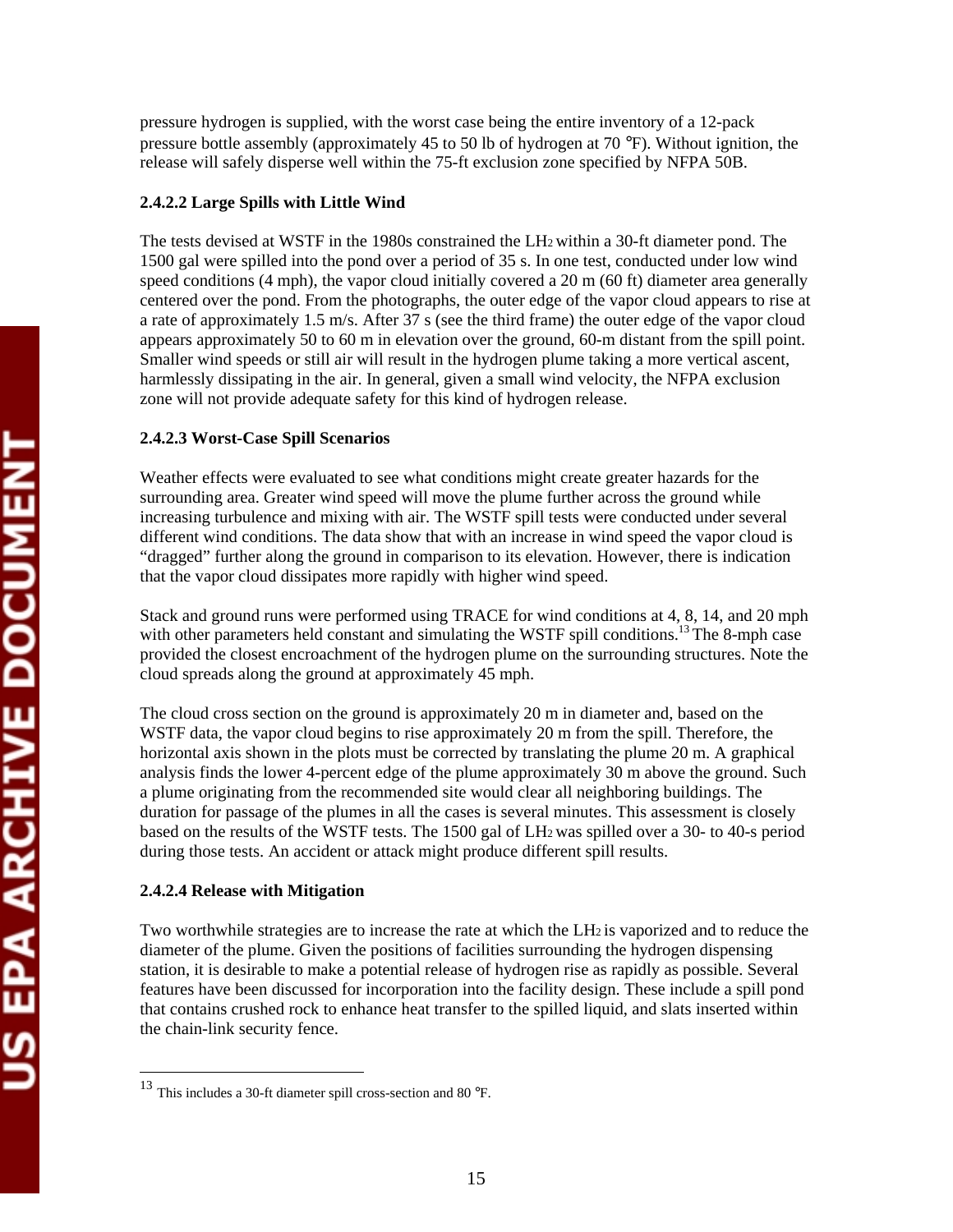TRACE computations were conducted to assess the effects of crushed rock and slatted fence on potential spills. Little information was found in the literature on how to use crushed rock to increase the rate of LH2 boil-off. Preliminary work (Zabetakis and Burgess 1961) suggests that the boil-off rate of LH2 using crushed rock is double the rate for moist sand. Installing slats within the security fence that encloses the spill pond should help direct the hydrogen plume upward as it warms rather than letting it spread out over the ground. This kind of control, known as a vapor fence or barrier, has been used to reduce vapor travel of flammable cryogenic vapors such as liquid natural gas (LNG) (Moorhouse and Roberts 1988).

This information was used to set up a TRACE stack run for an 8-mph wind, but with input to simulate double the vaporization rate. It is assumed that ground travel of the plume is stopped by the combination of the pond and a 6-ft-high<sup>14</sup> slatted fence. A chimney effect lifts the plume off the ground at the pad, and the plume clears 25m approximately 25 m from the center of the pond. This is computed to occur within 18 s.

Results suggest that the hazard might be contained within the NFPA 50B-exclusion zone should the pond and slats work as predicted by TRACE.

#### **2.4.3 Flash Fire Hazards**

Hydrogen fire has several characteristics of note. Hydrogen flames, unless seeded with impurities, are very hard to see in daylight. This property, combined with its low emissivity (puts out very little infrared radiation), makes hydrogen combustion hard to sense until physical contact is made with the flame. Hydrogen combustion in air also produces ultraviolet (UV) radiation capable of producing effects similar to overexposure to the sun. Direct exposure to hydrogen flames produces immediate burns.

Hydrogen is so easily ignited that where it is released, one should expect or be prepared for ignition and fire. The dispensing equipment is designed to ASME standards that provide redundant protection in the case of fire. Small leaks may occur and ignite, but go unnoticed until maintenance personnel enter the secure area. Leaks from a pressurized line will present a greater hazard that may extend beyond the security fence (see Section 2.3.3.1.2). A pressurized leak, whether ignited or not, will be audible, even though hard to see. A plume of hydrogen that is ignited will rapidly flash back to the source of hydrogen. From the perspective of controlling hazards, hydrogen fire localized to a source or leak is often preferable to a growing hydrogen plume.

The worst-case scenario is a large plume that, if ignited, can burn personnel or initiate other fires in readily combustible materials. TRACE computations indicate the thermal flux from an ignited hydrogen-air mixture will range between 10 to 100 kW/m2 for exposures at distances from tens of feet to near contact with the mixture. Combustion of a hydrogen cloud will occur completely within 1 to 2 seconds. There is not enough deposition of thermal energy to ignite typical materials of construction. Personnel caught in close proximity may be severely burned; and flammable liquids, if directly exposed, may be ignited.

<sup>14</sup> Woods, Stephen. Telephone conversation with Donald Danyko (EPA) September 10, 2003. Computations were performed for a 2-m fence; however, for security reasons the height was increased to 10 ft, or approximately 3 m. This will further improve the "chimney" effect.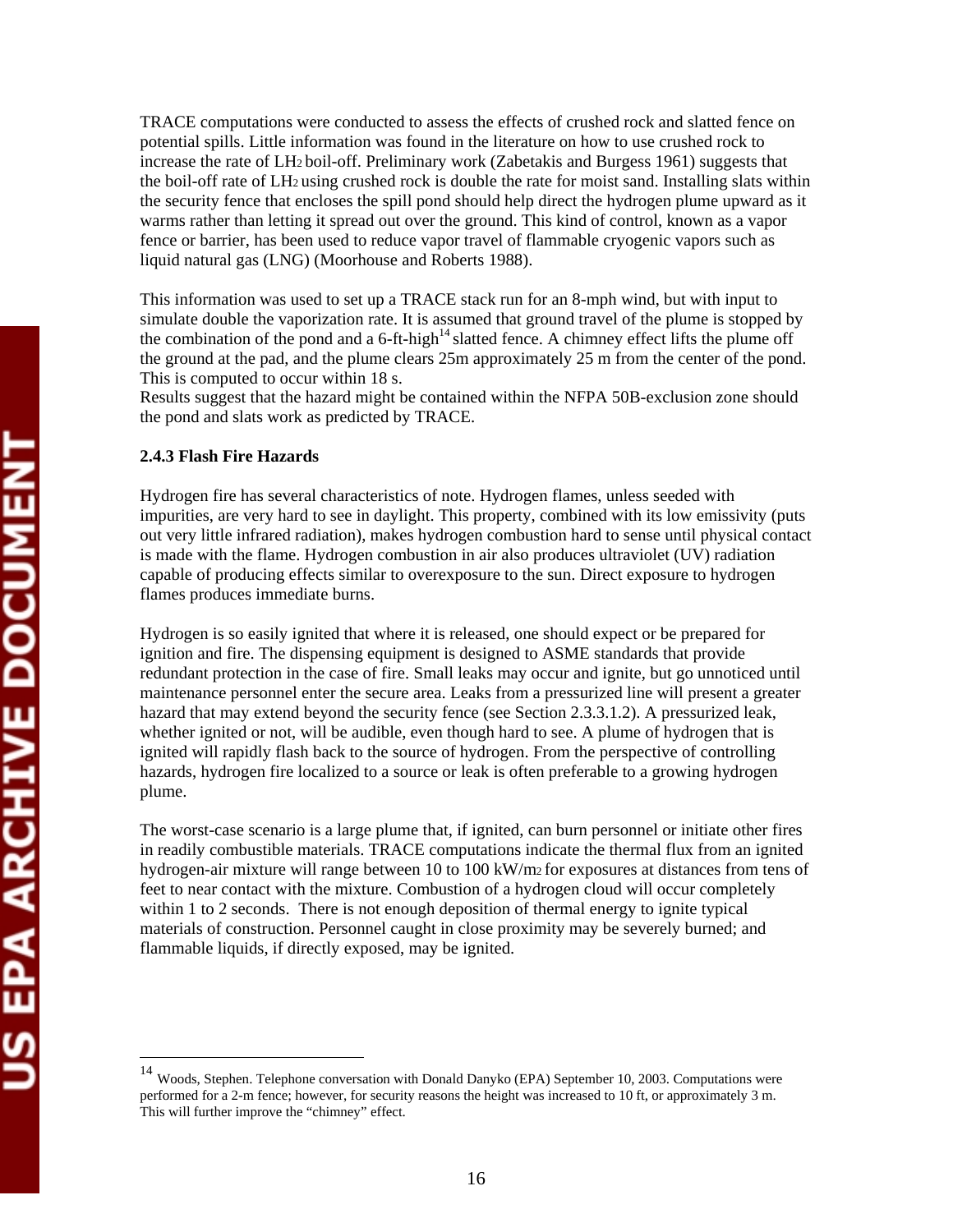#### **2.4.4 Deflagration and Detonation Hazards**

Deflagration and detonation are two modes of hydrogen combustion capable of producing high temperatures, shock waves, and high overpressures. Table 1 lists some of the characteristics of deflagrations and detonations.

Both processes require confinement such as pipes, ducts, narrowly spaced walls, or large initiation energies to occur. Keeping the hydrogen dispensing system away from structures will give plumes from a large release a chance to rise. Both detonations and energetic deflagrations require the formation of mixtures of hydrogen and air that are close to stoichiometric. In the open air, powerful explosives or very large sparks<sup>15</sup> are required to initiate detonation. In the case of attack on the system, the explosives used in the attack are not considered initiation sources since they act before the hydrogen mixes with the air. Shorts that occur within the transformer of the EPA power substation may be sufficient to initiate detonation. Although TRACE and the NASA data predict hydrogen-air plumes will clear nearby structures, if a plume were to brush up against intake ducts, a potentially detonable mixture could form in a confined space. A process that might mitigate the formation of a detonable mixture is the dilution of the mixture (as make-up air) with air already in the building. Potential spaces outside include small courtyards. Hydrogen-air mixtures swirling in spaces with walls approximately 15 ft apart or less have produced significant overpressures when ignited.16 TRACE computation of overpressure for combustion of a stoichiometric hydrogen-air mixture in free air indicated that pressures less than 0.1 psia would be produced.

| Table 1                                     |
|---------------------------------------------|
| Deflagration and Detonation Characteristics |

| Characteristic                     | Deflagration                   | Detonation                     |
|------------------------------------|--------------------------------|--------------------------------|
| <b>Energy Transport Type</b>       | Diffusion of radical species   | Shock wave                     |
| Flame Temperature                  | 2045 °C (3713 °F) <sub>a</sub> | 2674 °C (4845 °F) <sub>a</sub> |
| Flame Velocity                     | $2.7 - 1294$ m/s               | $> 1800 \text{ m/s}$           |
| <b>Rate of Pressure Onset</b>      | $1 - 100$ ms                   | $2-20 \infty s$                |
| Range of Final Pressure to Initial | $1 - 8$                        | $15 - 20$                      |
| <b>Unburned Gas Pressure</b>       |                                |                                |

a Values were computed for a stoichiometric mixture at 1 atmosphere and 300 K.

In summary, detonation or energetic deflagration is an unlikely outcome for a large hydrogen release if the system is located away from structures.

### **2.4.5 Fragment Hazards**

Analysis of potential fragment hazards was conducted using the gas code PVHAZARD. The results are theoretical in nature and should not be taken literally except to see that, at the storage pressure used in the system, gas-propelled shrapnel can reach high velocities. The results are theoretical because the released energy is evenly partitioned between the pieces, as if the vessel or component simply shattered and all the potential energy was optimally converted into the kinetic energy of the shrapnel. The code analyzes only the pressurized component and does not include

<sup>&</sup>lt;sup>15</sup> Initiation source with energy of the order of 5000 Joules.<br><sup>16</sup> Beeson, H. Communication concerning GASL accident investigation, August 2003.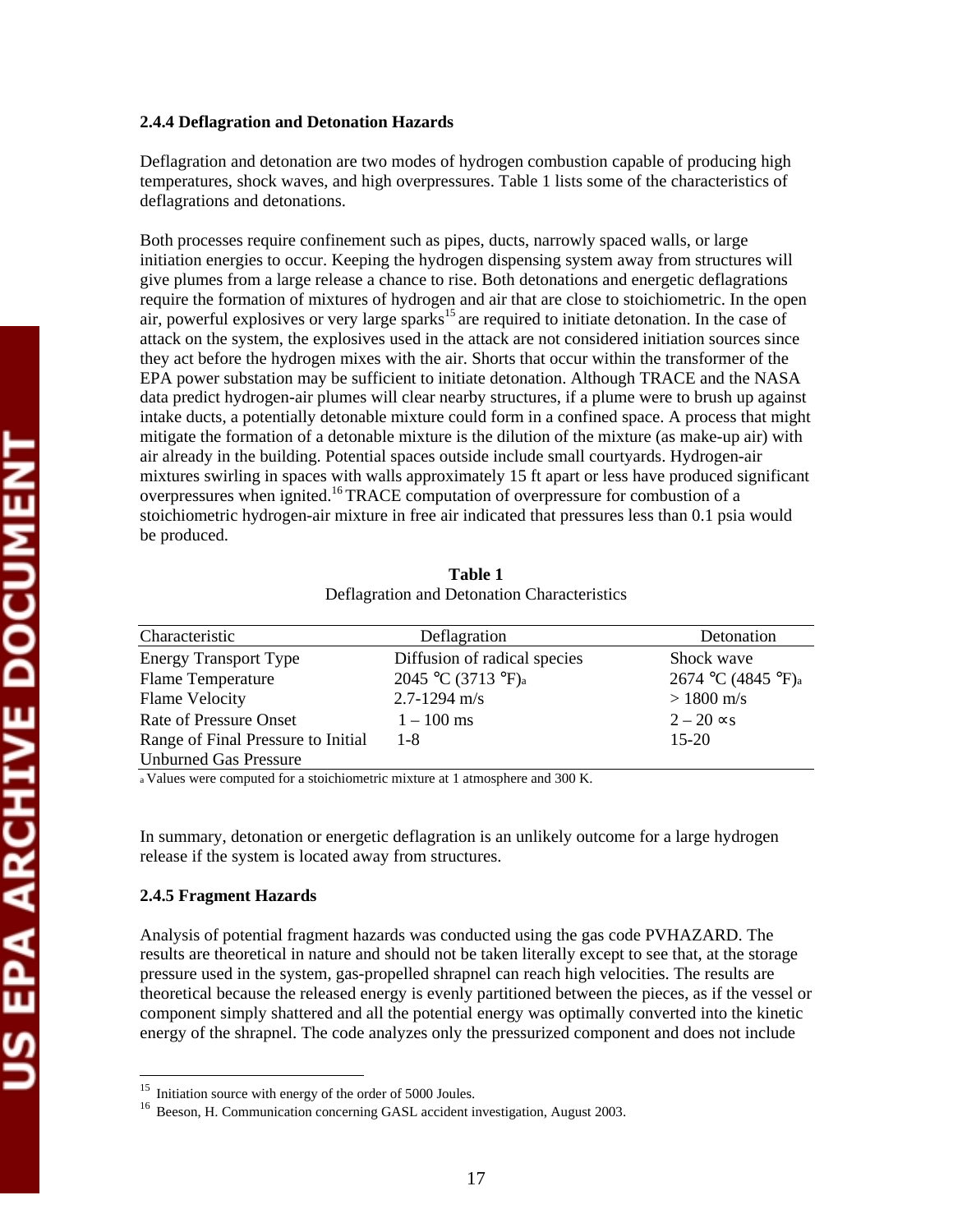the mechanical effects of the entire module structure. This is not realistic for components that meet ASME design criteria. For example, a lot of energy would be absorbed in bending and severing the metal and colliding with other system components. In addition, a lot of energy would simply be released in a shock wave and not accelerate shrapnel. Nonetheless, some shrapnel released in a component failure could attain the energies indicated.

The hazards noted here are not different in nature from the hazards in other areas where gas cylinders may be stored.

### **2.4.6 Summary of Release Hazards**

The consequences of equipment failure, operational error, accidents, attack, or sabotage can be categorized as producing one of three types of releases: a leak; a penetration (or very large leak/jet); or a rupture (a rapid emptying of the containment). If the high-pressure portion of the system is involved, the hydrogen release may be accompanied by shrapnel. The division seeks to separate the consequences of the release into three increasing levels of potential hazard to the surroundings:

- o Leaks may pose a hazard to adjacent system components or attending personnel directly exposed to combustible mixtures in the immediate vicinity of the leak. Here, the concern is for direct exposure to hot hydrogen reaction products.
- o A penetration produces a larger release that can pose a hazard to the entire fueling system and personnel or equipment near the filling station. The concern includes not only direct exposure to hydrogen combustion over a larger area, but exposure to thermal and UV radiation capable of producing burns, minor shrapnel, and the potential for secondary ignition of station components or nearby materials.
- o A rupture in the liquid storage system may pose a hazard to equipment and personnel in the greater vicinity of the fueling station, and threaten adjacent structures and public spaces located outside of the exclusion zone as specified by NFPA code. The most likely outcome from the threat is flash fire.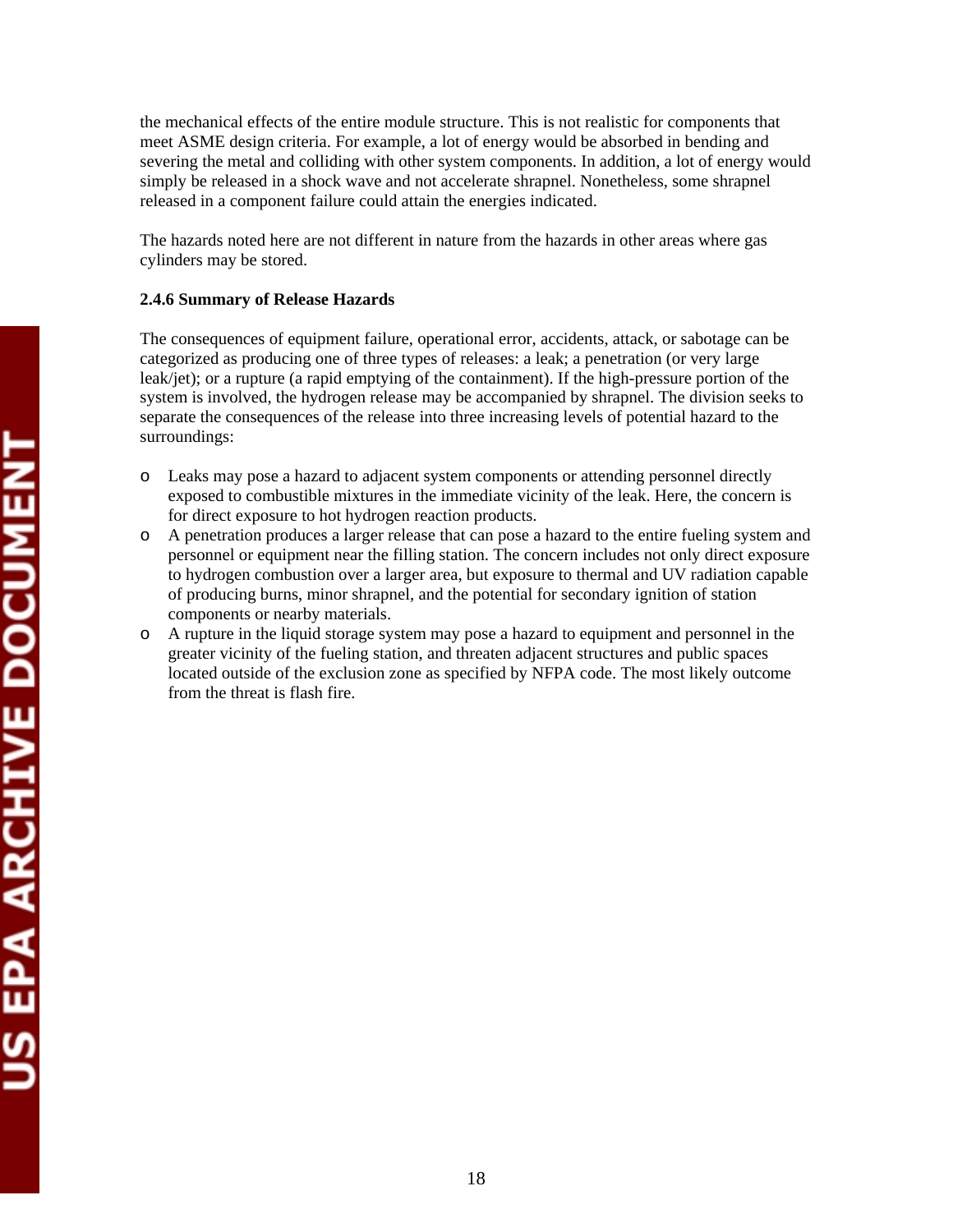### **3.0 Conceptual Siting Design**

The general requirements, code requirements, and site hazard analysis are examined to evaluate the several options for siting of the hydrogen dispenser system.

### **3.1 General Requirements Review**

General requirements arise from considerations of functionality, safety, security, and cost. The primary functional requirement for the hydrogen dispenser system is that ready access be provided for the vehicles to be fueled and for the tanker truck to refill the station. Additionally, it is desired that the area given to the dispenser system be as small as possible and that dispensing operations have minimal impact on parking and surrounding EPA activities. The hydrogen dispensing system and associated operations should be safe, posing no risks greater than current EPA operations to the personnel, operations, existing facilities, and surrounding public. The dispensing station and associated operations should not compromise the level of security at the EPA facility. The EPA is responsible for providing the pad and power infrastructure for the hydrogen system equipment leased from APCI. The cost for the infrastructure and cost for its removal after the project is complete must not be excessive.

### **3.2 Code Requirements Review**

At this time there are no codes or standards published that are specific to hydrogen dispensing stations to clarify siting requirements. However, a review of relevant existing codes and standards are provided here to help resolve siting issues.

### **3.2.1 General Considerations for Siting**

A brief discussion of general safety issues as it pertains to siting is provided here as background.

### **3.2.1.1 Safety and Siting**

Hydrogen safety issues can be summarized according to priority as follows:

- o *Combustion*: Unplanned mixing of hydrogen and oxidizing substance results in fire, deflagration, or detonation.
- o *Pressure*: System confinement fails, releasing high-pressure hydrogen or propelling fragments.
- o *Low Temperature*: Inadequate design or improper maintenance leads to the use of inappropriate materials, leading to component failure.
- o *Embrittlement*: Selection of materials susceptible to hydrogen attack leads to component or vessel wall failure.
- o *Health*: Exposure of personnel to high concentrations of hydrogen, cryogenic temperatures, fires, overpressures, and shrapnel leads to injury or health hazards. Siting, or the determination of a safe exclusion zone for operations with hydrogen, is predominantly influenced by potential combustion and pressure hazards for a given hydrogen system. Proper siting reduces health hazards, while low-temperature and embrittlement concerns may figure among the causes of a system failure.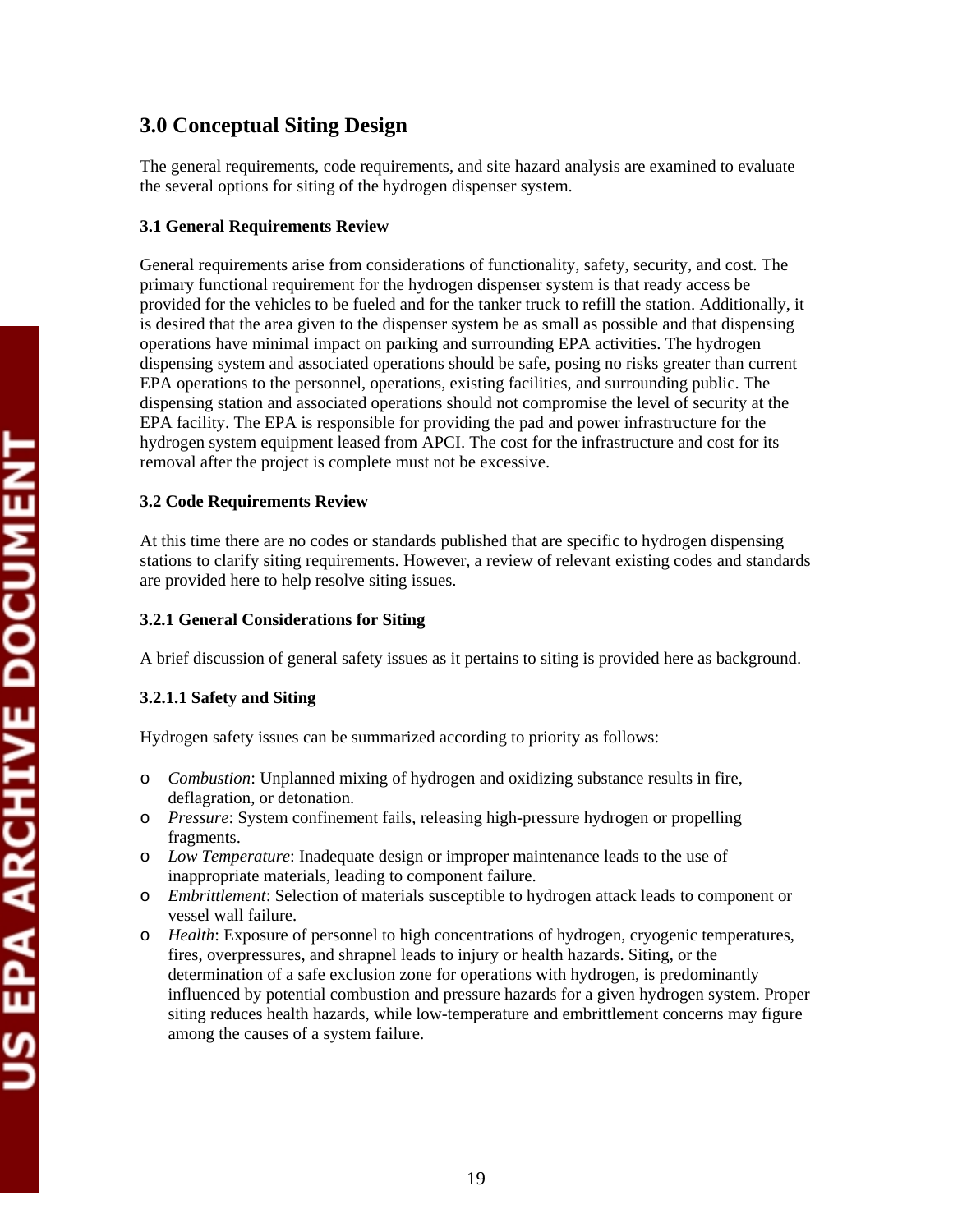### **3.2.1.2 Approaches to Siting**

Site planners have several options in choosing a basis for the determination of an exclusion zone. The simplest and most conservative approach is to consider the worst-case event conceivable and place all personnel, vulnerable equipment, and activities out of range of harm. From a military perspective, the worst-case events are overpressure and shrapnel. To facilitate siting determinations, the Department of Defense (DOD) has tabulated safe standoff distances for hydrogen used as a propellant<sup>17</sup> for military or aerospace applications. Another option is to determine siting according to the requirements of a relevant application-based standard. While there are currently few such standards for hydrogen systems, the standards for commercial storage of hydrogen are well known.<sup>18</sup> The primary assumption is that the intended use and design of the hydrogen system being sited reasonably match the assumptions inherent in the selected standard. The final option is to develop a rationale based on a study of potential releases of hydrogen and their related hazard scenarios. This rationale, usually documented through hazard analysis, must satisfy the authorities that would grant permission to operate the sited system.<sup>19</sup>

Often the determination of an exclusion zone to protect personnel and equipment is based on the traditional quantity-distance approaches to siting, where the quantity of an energetic material determines the size of an exclusion zone for safe operation. Separation distances are tabulated as a function of quantity. However, the nature of the hydrogen release, rather than the quantity or precipitating cause, has the greatest effect on siting.

### **3.2.2 Review of Mandatory Codes**

The primary mandatory regulations that apply to the installation and operation of the proposed hydrogen dispensing station come from the Occupational Safety and Health Administration (OSHA), Code of Federal Regulations Title 29. Section 1910.103, *Hydrogen*, specifies the use of the following standards:

- o NFPA 50A *Gaseous Hydrogen Systems at Consumer Sites*
- o NFPA 50B *Liquefied Hydrogen Systems at Consumer Sites*
- o NFPA 70 *National Electric Code*
- o ASME BPV *Boiler and Pressure Vessel Code*
- o ASME B31 *Code for Pressure Piping*

The requirements of OSHA 1910.119 (*Process Safety Management of Highly Hazardous Chemicals)* and Title III of the Superfund Amendments and Reauthorization Act (SARA) under Environmental Protection Agency apply only for systems that have 10,000 lb (16,900 gal) or more of hydrogen. The DoD-6055.9 document provides directives on the siting and storage of explosives and liquid propellants for aerospace purposes. Application of DoD directives to the hydrogen dispensing system is not appropriate, since the hydrogen dispensing system possesses criteria that more closely match a commercial storage system rather than a propellant system.

<sup>17</sup> DoD 6055.9. *Ammunition and Explosives Safety Standards*. 18 NFPA 50A, *Standard for Gaseous Hydrogen Systems at Consumer Sites*; and NFPA 50B. *Standard for Liquefied Hydrogen Systems at Consumer Sites*.

 $19$ This authority, or the authority having jurisdiction (AHJ), is usually an entity recognized by state and local authorities, such as the Fire Marshall.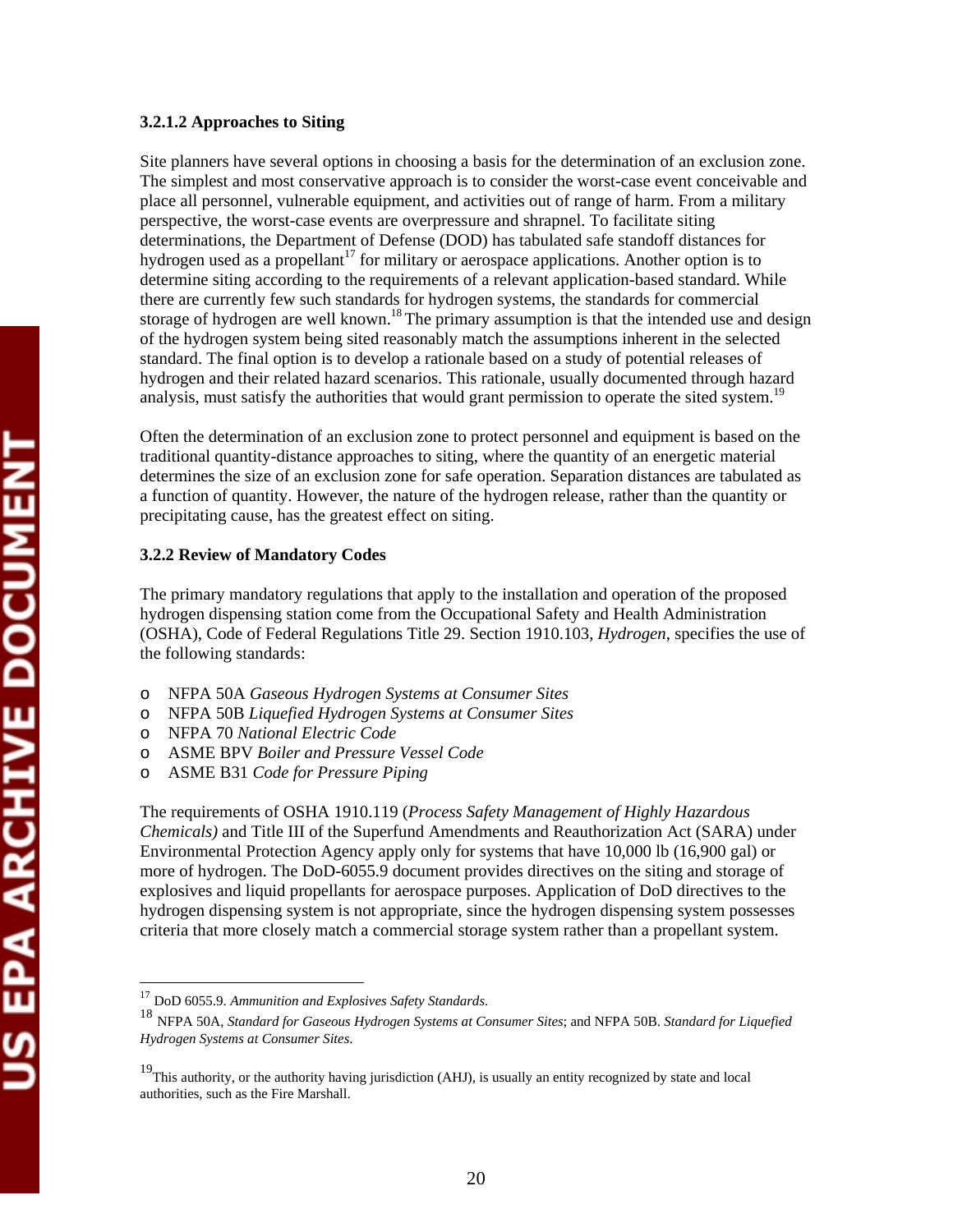### **3.2.3 Other Requirements, Standards and Guidelines**

The USEPA NVFEL as a government facility retains authority over its facilities where other than federal codes are required. However, it is prudent practice to follow local and state codes where applicable, keep local government planners and officials aware of potential hazards, and coordinate with the Fire Marshall.

Compressed Gas Association (CGA) maintains a variety of standards that serve as a good reference for recommended practice in hydrogen operations. Examples include:

- o CGA G-5 *Hydrogen*
- o CGA G-5.4 *Standard for Hydrogen Piping Systems at Consumer Locations*
- o CGA G-5.5 *Hydrogen Vent Systems*

### **3.3 Siting Review**

The requirements for the siting options identified in Section 2.0 have been reviewed against code requirements and the findings of the hazard analysis and communicated to EPA. Selected general NFPA 50A and 50B code requirements are given in Table 2.

|                                         | Table 2                      |                                 |  |  |
|-----------------------------------------|------------------------------|---------------------------------|--|--|
| <b>Selected NFPA Storage Guidelines</b> |                              |                                 |  |  |
| Type of Exclusion                       | Gas Storage (ft)<br>NFPA 50A | Liquid Storage (ft)<br>NFPA 50B |  |  |
| Places of Public Assembly               | 50                           | 75                              |  |  |
| <b>Ventilation Equipment</b>            | 50                           | 75                              |  |  |
| <b>Inlet to Underground Sewers</b>      |                              | 5                               |  |  |
| Flammable Liquids                       | 20 (above ground)            | 50                              |  |  |
|                                         | 25 (below ground)            |                                 |  |  |
| Oxidizers                               |                              | 75                              |  |  |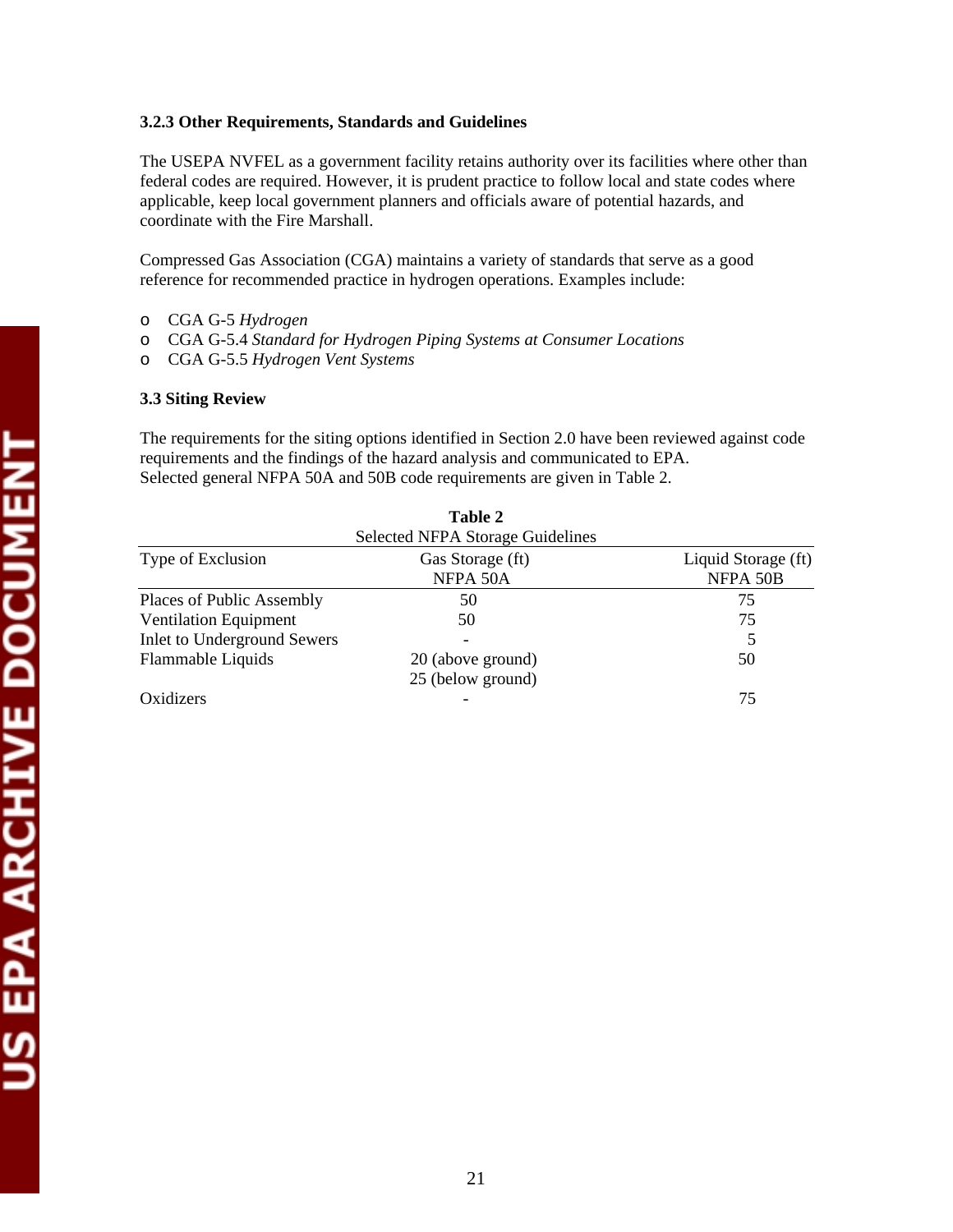### **4.0 Conclusions and Recommendations**

System failures, whether caused by component failure, operational error, or attack, have been assessed for the quantity of hydrogen released and the severity of consequences. Several conclusions and recommendations are advanced to help ensure the overall successful use of hydrogen dispensing system on the NVFEL facility.

This analysis concludes that there are different safety implications for the three regions surrounding the hydrogen dispenser system. The security fence planned around the storage equipment defines the first region. The isolation it provides can protect outside personnel from small hydrogen leaks (likely through connections sometime during the life of the facility), and from normal, controlled hydrogen releases through the system vent. The inherent safety features of the vendor-supplied equipment meet accepted industry standards and should provide excellent service. A second region, as specified by NFPA 50B, is needed for further protection of personnel against larger releases, potential fire, and minor shrapnel due to component failure. While such events are deemed unlikely to occur during the period of use planned for the dispensing system, their occurrence could pose a hazard beyond the security fence. This review concludes that training of operations personnel and observation of the exclusion zone and other precautions specified by standard NFPA 50B will provide protection against moderate threats due to component failure.

Major component failure or significant damage caused by attack, while very unlikely, would feature the release of significant quantities of hydrogen or large pieces of shrapnel that could threaten areas beyond the NFPA 50B exclusion zone, which is defined as the third region. Among these hazards, the greatest concern is for flash fire. Against this possibility, the review of the NVFEL grounds conducted in April led to the recommendation of a specific site, which was communicated, to EPA. Further conclusions are that design features such as a spill pond with gravel, and a slatted security fence to act as a vapor barrier, will improve evaporation of liquid hydrogen and promote the upward movement of hydrogen vapor above nearby structures during a large spill. In summary, the storage and dispensing of hydrogen in the planned system does present hazards, but in the context of the NVFEL facility, the hazards involving hydrogen do not appear substantially different or new.

To best mitigate the identified hazards, the following recommendations are given:

- The security fence surrounding the system must be locked to exclude all but vendor maintenance personnel.
- The exclusion zone specified by NFPA 50B should be observed for protection against unplanned minor releases of hydrogen and shrapnel.
- To provide an additional margin of safety against an unlikely large release of hydrogen, it is recommended that the infrastructure provided for the equipment incorporate a spill pond with gravel and a vapor barrier.
- Safety information must be coordinated as necessary with NVFEL personnel, non-NVFEL personnel that may work in proximity to the dispensing system, the Fire Marshall and first responders, and local authorities.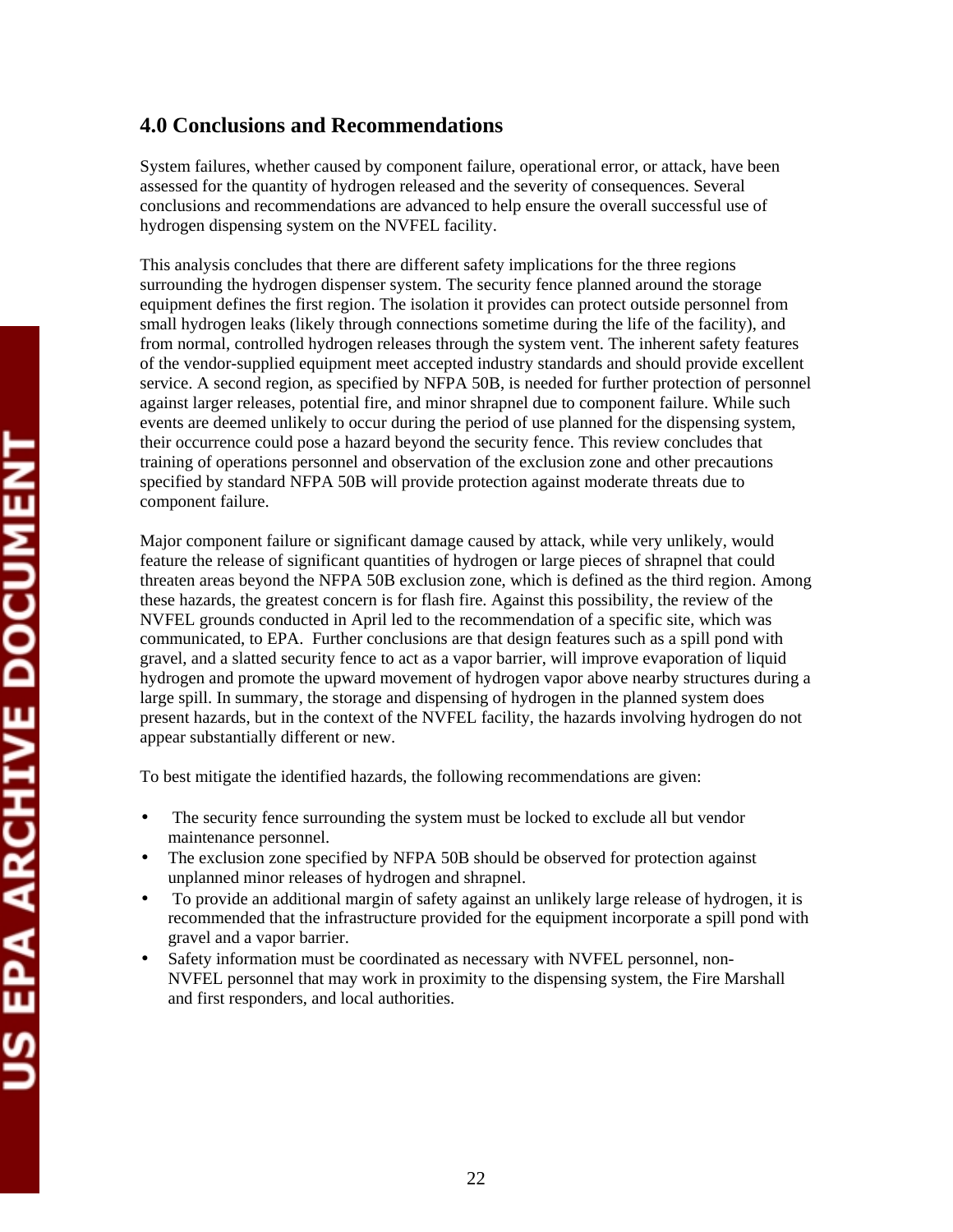## References

- 29 CFR 1910.013. Code of Federal Regulations Title 29, Labor; Part 1910 Occupational Safety and Health Administration; Section 103 *Hydrogen*. US Printing Office, Washington, DC, latest edition. www.osha.gov.
- 29 CFR 1910.119. Code of Federal Regulations Title 29, Labor; Part 1910 Occupational Safety and Health Administration; Section 119 - *Process Safety Management of Highly Hazardous Chemicals.* US Printing Office, Washington, DC, latest edition. www.osha.gov.
- ASME, *Code for Pressure Piping.* ASME B31. American Society of Mechanical Engineers, Fairfield, New Jersey, latest edition. www.asme.org.
- ASME. *Process Piping.* ASME B31.3. American Society of Mechanical Engineers, Fairfield, New Jersey, April 2002.
- ASME. *Boiler and Pressure Vessel Code.* BPVC. American Society of Mechanical Engineers, Fairfield, New Jersey, 2001.
- Benz, Frank J., C. V. Bishop, and M. D. Pedley. *Ignition and Thermal Hazards of Selected Aerospace Fluids*. RD-WSTF-0001, NASA Johnson Space Center White Sands Test Facility, New Mexico, October 1988.
- Burgess, D.; J. N. Murphy; M. G. Zabetakis; and H. E. Perlee. *Proceedings of Cryo '75 and Cryo'76,* "Volume of Flammable Mixture Resulting from the Atmospheric Dispersion of a Leak or Spill." S. H. Booth and R. W. Vance, Ed. Vol. 8., pp. 182-206, 1976. *Applications of Cryogenic Technology* (May 11, 1914), Alameda and Anaheim, California; Washington, D.C., and Houston, Texas. Flushing, New York: Scholium International Inc.
- CGA. *Hydrogen.* CGA G-5. 5th Ed. Compressed Gas Association, Inc., Chantilly, Virginia, October 2002.
- CGA. *Standard for Hydrogen Piping Systems at Consumer Locations.* CGA G-5.4. 2nd Ed. Compressed Gas Association, Inc., Chantilly, Virginia, September 2001.
- CGA. *Hydrogen Vent Systems.* CGA G-5.5. Compressed Gas Association, Inc., Chantilly, Virginia, December 1996.
- DoD. *Ammunition and Explosives Safety Standards*. DoD 6055.9. US Department of Defense, 2001.
- Edeskuty, F. J., and W. F. Stewart. *Safety in the Handling of Cryogenic Fluids.* Plenum Press, New York, 1996.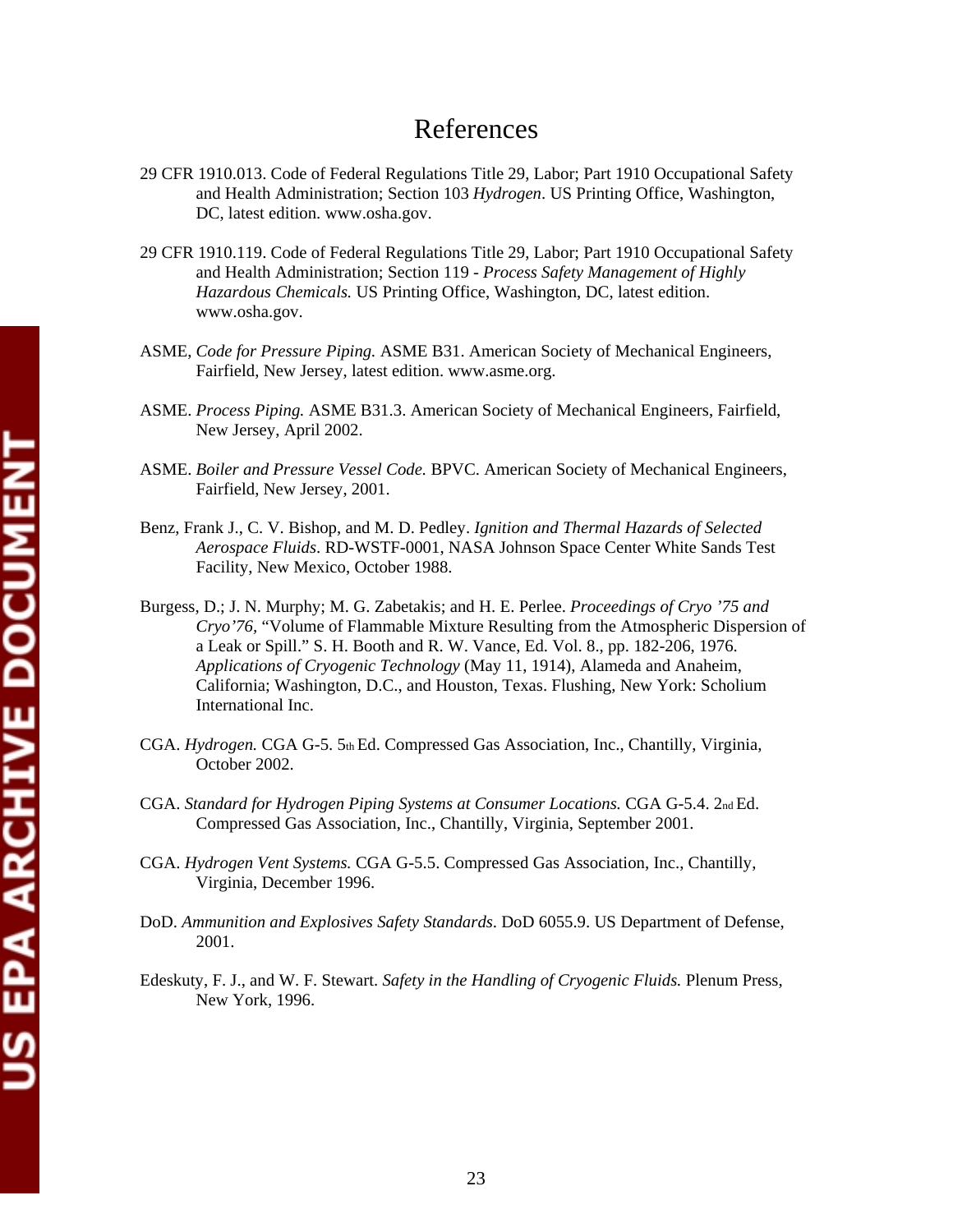- Moorhouse, J. and P. Roberts. "Cryogenic spill protection and mitigation." *Cryogenics*, Vol. 28, pp. 838 – 846, December 1988.
- NFPA. *Standard for Gaseous Hydrogen Systems at Consumer Sites.* NFPA 50A. National Fire Protection Association, Quincy, Massachusetts, 1999.
- NFPA. *Standard for Liquefied Hydrogen Systems at Consumer Sites.* NFPA 50B. National Fire Protection Association, Quincy, Massachusetts, 1999.
- NFPA. *National Electric Code.* NFPA 70. National Fire Protection Association, Quincy, Massachusetts, 2002.
- Pasquil, I. F. "The Estimation of Dispersion of Windborne Material," *Meteorological Mag.,*  Vol. 90, pp. 33-49 (1961).
- PVHAZARD. The PVHAZARD Pressure Vessel Hazard Assessment Software, sponsored by the US Air Force (45th Space Wing, PAFB) and NASA, with contributions by General Physics Corporation, ACTA, Inc., and Aerospace Corporation. Most recent version.
- Sherman, M. P., M. R. Baer, and S. K. Griffiths. *Deliberate Ignition and Water Fogs as H2 Control Measures for Sequoyah.* Workshop on the Impact of Hydrogen on Water Reactor Safety, Albuquerque, New Mexico, January 25-28, 1981.
- TRACE<sub>TM</sub> (Toxic Release Analysis of Chemical Emissions); SAFER Systems, L.L.C., Camarillo, California, most recent version.
- Witcofski, R. D. *An Overview of Completed Simulated Storage Tank Rupture Experiments and Proposed Pipe Rupture Experiments.* Liquid Hydrogen Spill Experiments, Aeronautical Systems Division, NASA Langley Research Center, Hampton, Virginia, March 1981.
- Witcofski, R. D., NASA Langley Research Center. "Dispersion of Flammable Vapor Clouds Resulting from Large Spills of Liquid Hydrogen." In *16th Intersociety Energy Conversion Engineering Conference, Vol. 2,* pp. 1436-1443 (Paper No. 819630; AIAA Paper A82-11789), August 1981.
- Witcofski, R. D., NASA Langley Research Center. "Experimental Measurements of the Dispersion of Flammable Clouds Formed by Liquid Hydrogen Spills." In *JANNAF Proceedings of Safety and Environmental Protection Subcommittee Meeting*, 1981.
- Zabetakis, M. G. and D. S. Burgess. "Research on the Hazards Associated with the Production and Handling of Liquid Hydrogen." *Report of Investigations 5705*, Bureau of Mines, US Department of the Interior, 1961.